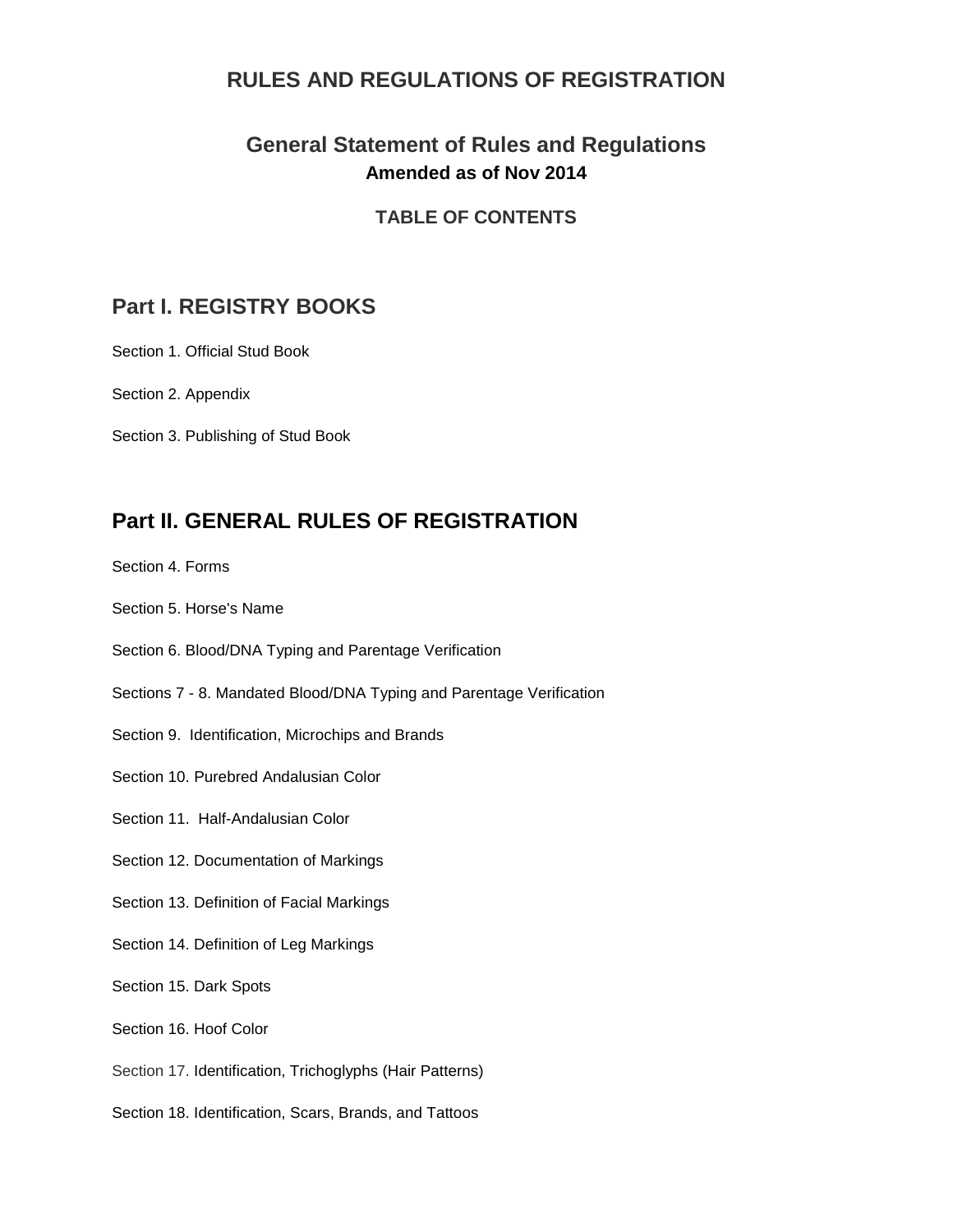[Section 19.](http://www.ialha.org/cms/index.php?option=com_content&task=view&id=74&Itemid=165#s19#s19) Artificial Insemination: Fresh, Fresh Cooled or Frozen Semen

[Section 20.](http://www.ialha.org/cms/index.php?option=com_content&task=view&id=74&Itemid=165#s20#s20) Embryo Transfer

- [Section 21.](http://www.ialha.org/cms/index.php?option=com_content&task=view&id=74&Itemid=165#s21#s21) Stallion Breeding Reports
- Section 22. Recorded Agents
- Section 23. Recorded Leases
- [Section 24.](http://www.ialha.org/cms/index.php?option=com_content&task=view&id=74&Itemid=165#s24#s24) Registered Prefixes, Suffixes
- [Section 25.](http://www.ialha.org/cms/index.php?option=com_content&task=view&id=74&Itemid=165#s25#s25) Fees

#### **Part III. REGISTRATION PROCEDURES**

- [Section 26.](http://www.ialha.org/cms/index.php?option=com_content&task=view&id=74&Itemid=165#s26#s26) Registering Non-IALHA Bred Purebred Horses
- [Section 27.](http://www.ialha.org/cms/index.php?option=com_content&task=view&id=74&Itemid=165#s27#s27) Registering IALHA Bred Purebred Horses
- [Section 28.](http://www.ialha.org/cms/index.php?option=com_content&task=view&id=74&Itemid=165#s28#s28) Registering Non-IALHA Bred Half-Andalusian Horses
- [Section 29.](http://www.ialha.org/cms/index.php?option=com_content&task=view&id=74&Itemid=165#s29#s29) Registering IALHA Bred Half-Andalusian Horses
- [Section 30.](http://www.ialha.org/cms/index.php?option=com_content&task=view&id=74&Itemid=165#s30#s30) Timeliness of Registration Processing
- Section 31. Denial of Application for Registration
- Section 32. Notification of Denial
- [Section 33.](http://www.ialha.org/cms/index.php?option=com_content&task=view&id=74&Itemid=165#s33#s33) Cancellation of Registration

[Section 34.](http://www.ialha.org/cms/index.php?option=com_content&task=view&id=74&Itemid=165#s34#s34) Hearings

#### **Part IV. TRANSFER OF OWNERSHIP**

[Section 35.](http://www.ialha.org/cms/index.php?option=com_content&task=view&id=74&Itemid=165#s35#s35) Transfer of Ownership

#### **Part V. CORRECTIONS/CHANGES OF REGISTRATION CERTIFICATE**

- [Section 36.](http://www.ialha.org/cms/index.php?option=com_content&task=view&id=74&Itemid=165#s36#s36) Registration Certificate Must be Accurate
- [Section 37.](http://www.ialha.org/cms/index.php?option=com_content&task=view&id=74&Itemid=165#s37#s37) Recording Gelding or Spaying
- [Section 38.](http://www.ialha.org/cms/index.php?option=com_content&task=view&id=74&Itemid=165#s38#s38) Recording Death of Horse
- [Section 39.](http://www.ialha.org/cms/index.php?option=com_content&task=view&id=74&Itemid=165#s39#s39) Change of Horse's Name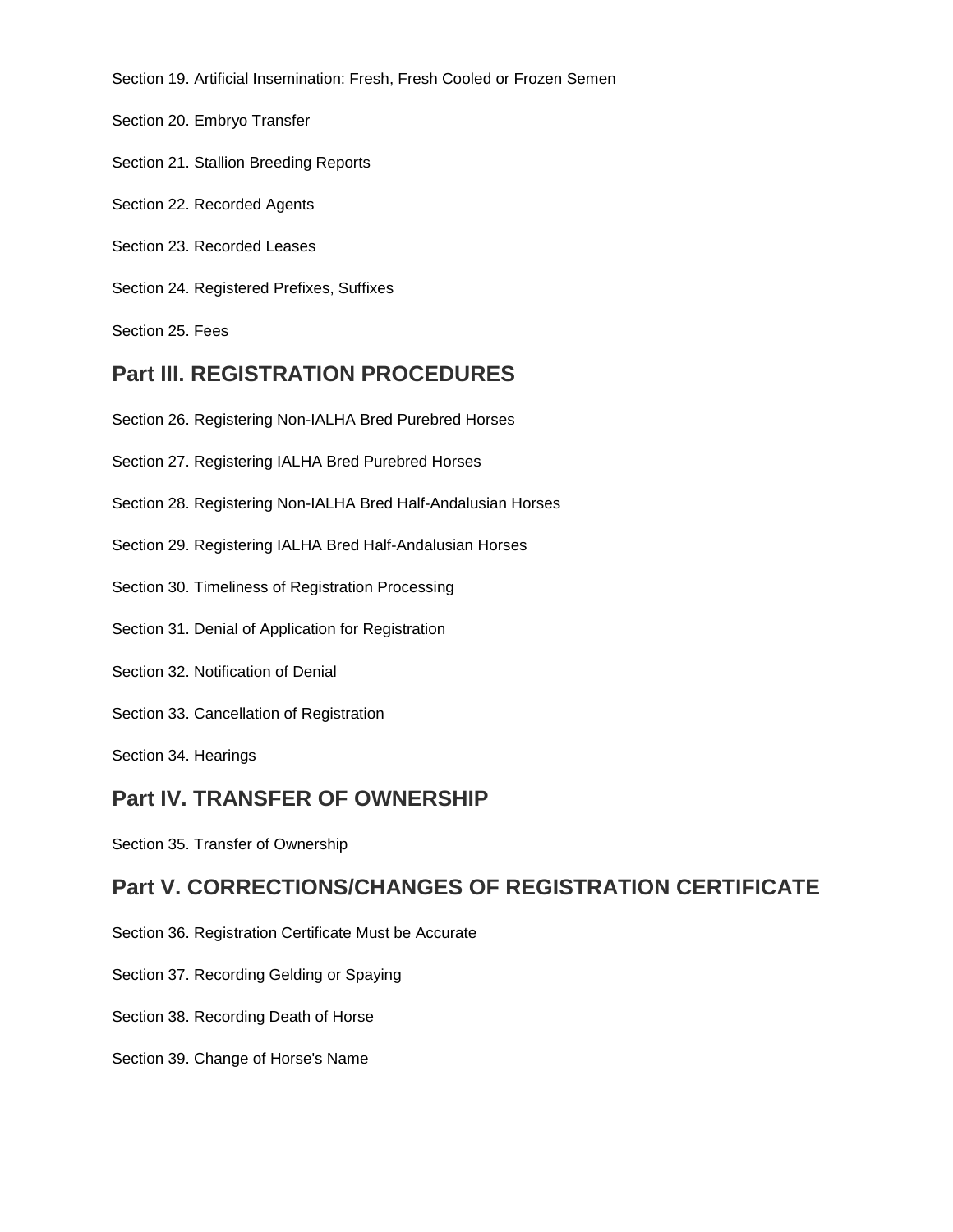## **Part VI. RE-ISSUING CERTIFICATES**

[Section 40.](http://www.ialha.org/cms/index.php?option=com_content&task=view&id=74&Itemid=165#s40#s40) Duplicate Certificate

[Section 41.](http://www.ialha.org/cms/index.php?option=com_content&task=view&id=74&Itemid=165#s41#s41) Replacement Certificate

[Section 42.](http://www.ialha.org/cms/index.php?option=com_content&task=view&id=74&Itemid=165#s42#s42) Re-Registration Certificate

## **Part VII. NON-LIABILITY**

[Section 43.](http://www.ialha.org/cms/index.php?option=com_content&task=view&id=74&Itemid=165#s43#s43) Non-Liability

## **Part VIII. AMENDMENTS**

[Section 44.](http://www.ialha.org/cms/index.php?option=com_content&task=view&id=74&Itemid=165#s44#s44) Amendments to Registry Rules and Regulations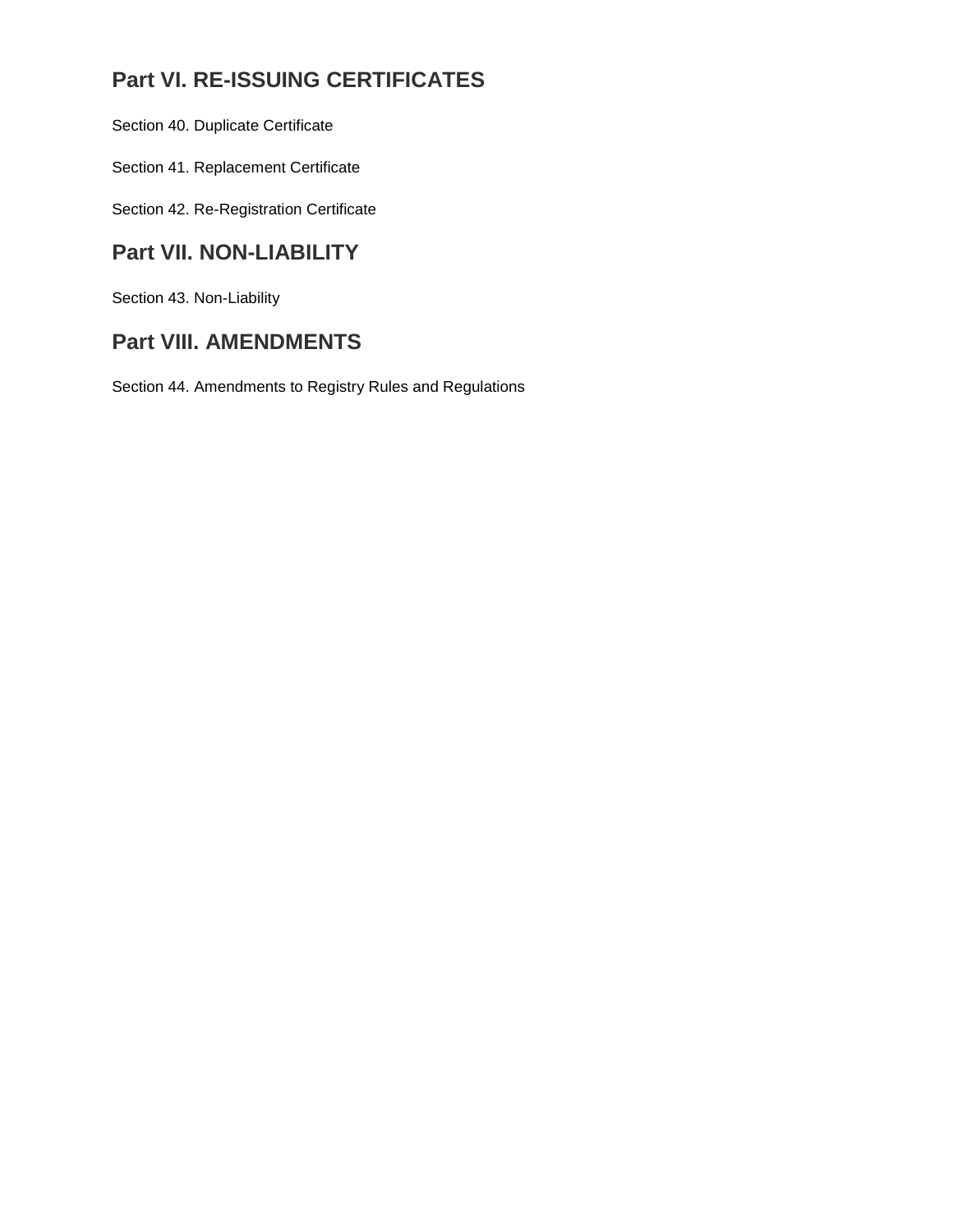# **RULES AND REGULATIONS OF REGISTRATION**

These rules and regulations refer to the International Andalusian and Lusitano Horse Association (hereinafter "IALHA") Registry (hereinafter "the Registry"). The principal objective of the IALHA Registry is to maintain and hold a documented register of Purebred Andalusian (Pura Raza Espanola and/or Puro Sangue Lusitano or Purebred Horses with a mixture of Pura Raza Espanol and Puro Sangue Lusitano bloodlines) Horses and Half-Andalusian Horses and to protect that documentation and service the registry needs of the owners of all horses registered. These recorded owners, and any other person signing any portion of any registry document required for registration, identification, or ownership of any horse in the IALHA Registry, agree to abide by and be bound by these Rules and Regulations.

# **Part I. REGISTRY BOOKS**

## **SECTION 1. Official Stud Books**

The Official Stud Book of the INTERNATIONAL ANDALUSIAN and LUSITANO HORSE ASSOCIATION (IALHA) shall consist of two (2) books:

A. PUREBRED BOOK: Horses in this book shall, without exception, be of pure blood, with unbroken descent from purebred horses known as Caballos de Pura Raza Espanol (PRE) (Purebred Spanish Horses), or purebred horses known as Cavalo Puro Sangue Lusitano (PSL) (Pure Blooded Lusitanos), or Purebred horses with a mixture of Pura Raza Espanol and Puro Sangue Lusitano bloodlines. Entries into the Purebred Book shall comprise:

(1) Horses which have registry documents issued by the Jefatura de Cria Caballar y Remonta or its designate listing them as Pura Raza Espanol and which have the required documentation and proof of identity and parentage (See Section 6 & Section 9). These horses shall be assigned Registry numbers designated by an "S".

(2) Horses whose parents are registered with the Cria Caballar or its designate in Spain as Pura Raza Espanol and which meet all requirements of registration including proof of identity, parentage (See Section 6 & Section 9), and documentation of pure descent from those horses. These horses shall be assigned Registry numbers designated by an "S".

(3) Horses who meet all requirements of registration including proof of identity and parentage (See Section 6 & Section 9) whose parents are Registered in the Purebred Book of the IALHA Registry with registry numbers designated by an "S. " These horses shall be assigned Registry numbers designated by an "S".

(4) Any horse proven through documentation, parentage verification and proof of identity (See Section 6 & Section 9) to be descended in whole from horses registered with the Cria Caballar or its designate as Pura Raza Espanol and which meets all other requirements of the IALHA Registry. Proof of pure descent shall be rigorous and must be proven for all ancestors between said horse and those registered with the Cria Caballar. Such proof may include but is not necessarily limited to: Documents from the Cria Caballar and any other registry of Pure Spanish Horses, importation documents, breeding certificate, blood typing, etc. These horses shall be assigned registry numbers designated by an "S".

(5) Horses which have registry documents issued by the Associaçao Portuguesa de Criadores Do Cavalo Puro Sangue Lusitano of Portugal as Puro Sangue Lusitano and which have the required documentation and proof of identity and parentage (See Section 6 & Section 9). These horses shall be assigned registry numbers designated by a "P".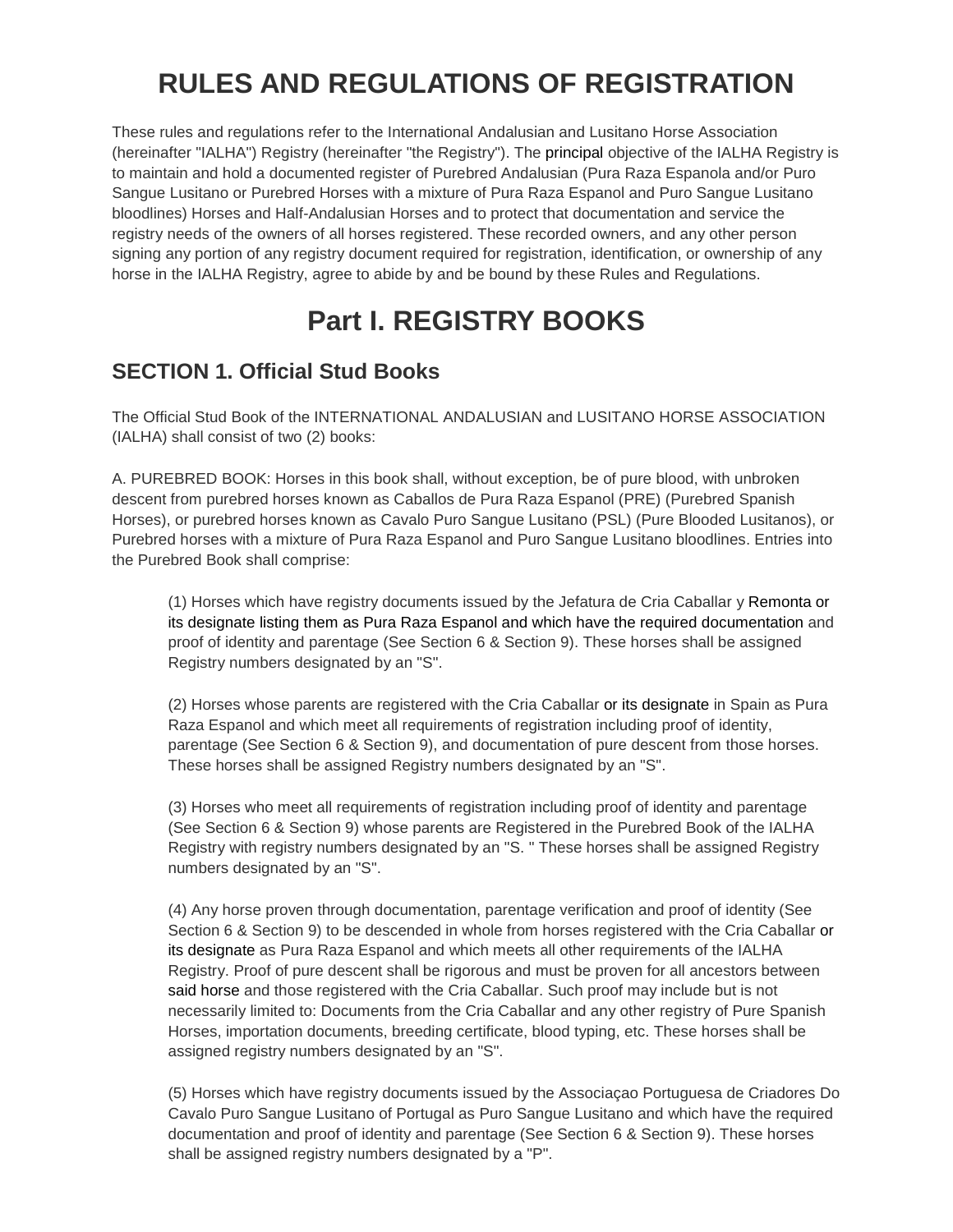(6) Horses whose parents are registered with the Associaçao Portuguesa de Criadores Do Cavalo Puro Sangue Lusitano of Portugal as Raça Lusitana and which meet all requirements of registration including proof of identity, parentage (See Section 6 & Section 9), and documentation of pure descent from those horses. These horses shall be assigned registry numbers designated by a "P".

(7) Horses who meet all requirements of registry including proof of identity and parentage (See Section 6 & Section 9) whose parents are registered in the Purebred Book of the IALHA Registry with Registry numbers designated by a "P". These horses shall be assigned registry numbers designated by a "P".

(8) Any horse proven through documentation, parentage verification and proof of identity (See Section 6 , & Section 9) that it is descended in whole from horses registered with the Associaçao Portuguesa de Criadores Do Cavalo Puro Sangue Lusitano of Portugal as Puro Sangue Lusitano and which meets all other requirements of this registry. Proof of pure descent shall be rigorous and must be proven for all ancestors between said horse and those registered with the Associaçao Portuguesa de Criadores Do Cavalo Puro Sangue Lusitano of Portugal. Such proof may include but is not necessarily limited to: Documents from the Associaçao Portuguesa de Criadores Do Cavalo Puro Sangue Lusitano of Portugal and any other registry of Puro Sangue Lusitano horses, importation documents, breeding certificates, blood typing, etc. These horses shall be assigned registry numbers designated by a "P".

(9) Any horse who can prove through documentation, parentage verification and identity (See Section 6 & Section 9) to be descended in whole from horses registered with the Cria Caballar as Pura Raza Espanol or its designate AND horses registered with the Associaçao Portuguesa de Criadores Do Cavalo Puro Sangue Lusitano of Portugal as Raça Lusitana and which meets all other requirements of this registry. Proof of pure descent shall be rigorous and must be proven for all ancestors between it and those registered with the Cria Caballar and the Associaçao Portuguesa de Criadores Do Cavalo Puro Sangue Lusitano. Such proof may include but is not necessarily limited to: Documents from the Cria Caballar and any other registry of Pure Spanish horses and the Associaçao Portuguesa de Criadores Do Cavalo Puro Sangue Lusitano of Portugal or any other registry of Puro Sangue Lusitano horses, importation documents, breeding certificates, blood typing, etc. These horses shall be assigned registry numbers designated by an "S/P".

(10) IALHA bred horses which meet all requirements of registry including proof of identity and parentage (See Section 6 & Section 9) whose parents are registered in the Purebred Book of the IALHA Registry where one parent has a Registry number designated by "S" or "S/P" and the other parent has a Registry number designated by "P" or "S/P. " These horses shall be assigned registry numbers designated by "S/P".

#### B. HALF-ANDALUSIAN BOOK, composed of:

(1) Horses who have one parent registered with the Cria Caballar or its designate in Spain as Pura Raza Espanol or any other registry of Pura Raza Espanol horses or with the Associaçao Portuguesa de Criadores Do Cavalo Puro Sangue Lusitano of Portugal as Puro Raça Lusitano or any other registry of Puro Sangue Lusitano horses and who meet all requirements of registration including proof of identity, parentage (See Section 6 & Section 9) and documentation of descent from this purebred horse. These horses shall be designated as Half Andalusian and shall be assigned registry numbers designated by an "H".

(2) Horses who have one parent registered with the IALHA Purebred Book and who meet all requirements of registration, documentation and parentage verification (See Sections 6 & 9).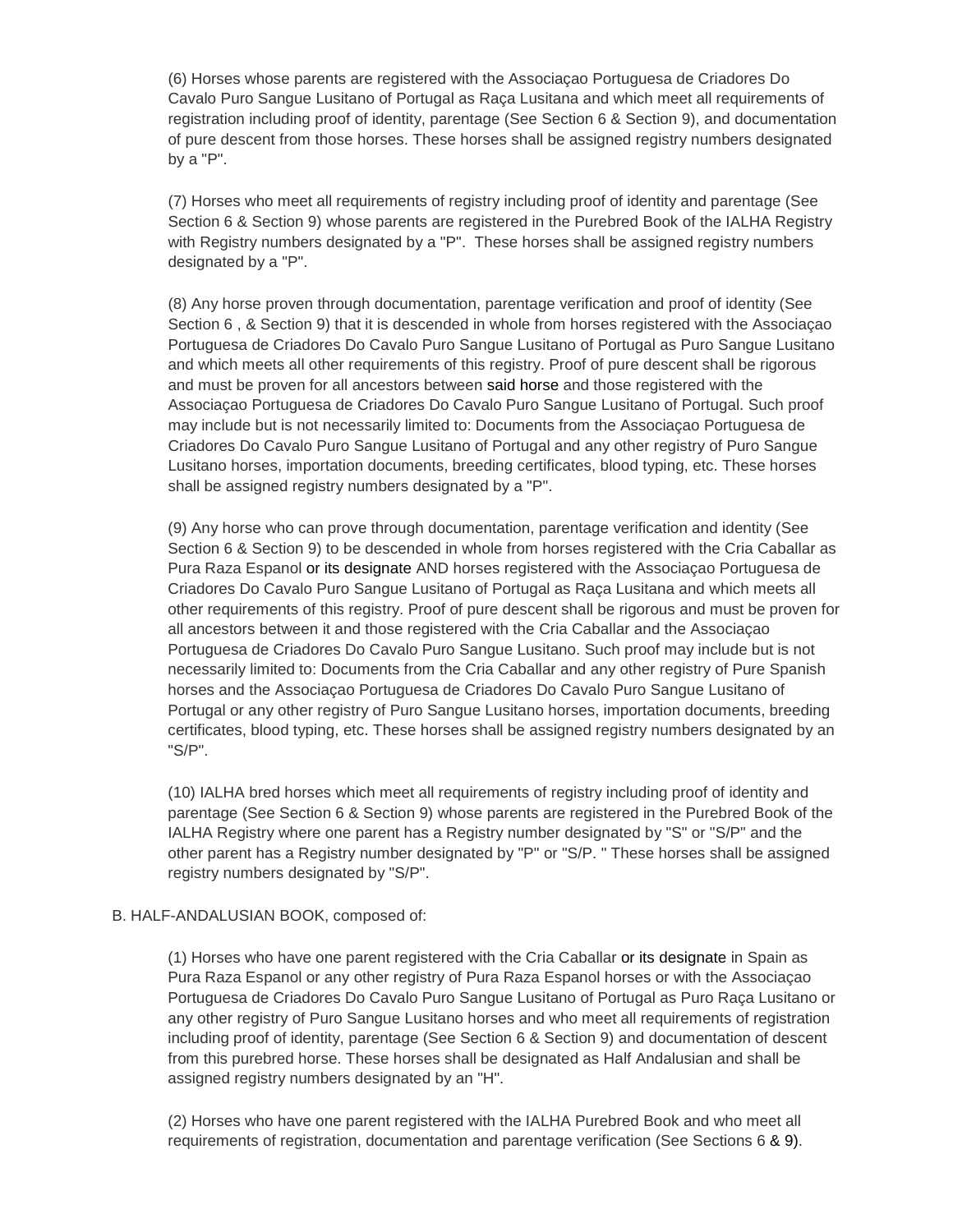These horses shall be designated as Half-Andalusian and shall be assigned registry numbers designated by an "H".

## **SECTION 2. Appendix**

The IALHA shall maintain, up to and through but not after the date December 31, 2000, in addition to the two (2) Books, an Appendix listing composed of:

A. Those horses submitted for registration with the Andalusian Horse Registry of the Americas prior to 1986 and who were issued Registration Certificates for which, upon auditing of the Registry after its purchase in 1985, proper documentation could not be supplied by the applicant but who have not been proven to be impure.

(1) These horses may be moved into the appropriate Book referred to in Section 1 upon submission of sufficient proof and documentation.

(2) These horses may be removed from the appendix if proof of impurity or impropriety in bloodlines is submitted to the Registry Board.

(3)Horses removed from the Appendix may re-apply for registration at any time if additional proof or documentation is obtained.

(4) Horses in the Appendix may apply for transfer to the Half Bred Book where appropriate. Such transfers will be made free or charge and only if applied for.

B. Those horses submitted for registration prior to July 22, 1995 which have a parent or parents listed in the Appendix. (No Registration Applications for offspring of Appendix listed horses shall be accepted after July 22, 1995)

(1) These horses will be automatically moved up into the appropriate Book referred to in Section 1 following the upgrading of all ancestors listed in the Appendix when registration requirements are met.

(2) These horses will be removed from the Appendix listing upon removal of any single ancestor from the Appendix following proof of impurity or impropriety in bloodlines.

C. Horses listed in the Appendix shall have registration numbers ending with a suffix of "A".

D. Horses listed in the Appendix shall have the word "APPENDIX" clearly printed on the face of their IALHA certificates. In addition the following statement shall appear on the face of such Registry Certificates: "This horse is not certified by the IALHA as a Purebred Andalusian. No offspring of this horse may be registered as a Purebred Andalusian with the IALHA. "

### **SECTION 3. Publishing of Stud Books**

The IALHA shall, annually or as often as practical, publish a Stud Book which shall list those horses held in the Purebred and the Half-Andalusian Registry Books and any Appendix listing at the time of publication. Such publication may be a compendium of both Registry Books,or supplementary to previous volumes.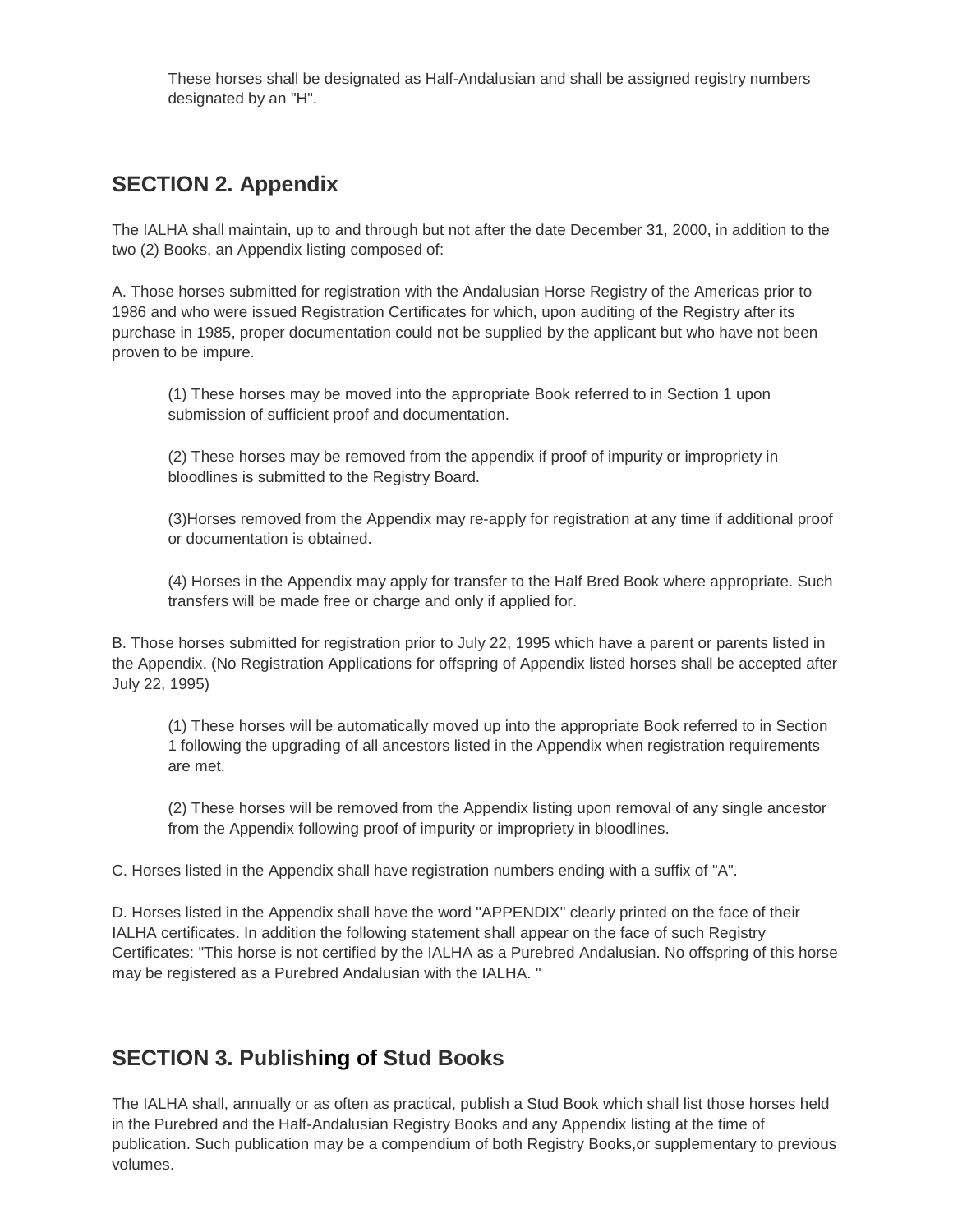# **Part II. GENERAL RULES OF REGISTRATION**

## **SECTION 4. Registry Forms**

All IALHA Registry transactions must be accompanied by the appropriate IALHA Registry Forms.

A. Registration Applications:

(1) IALHA Bred Purebred Registration Application shall be used for Purebred Andalusian horses whose parents are IALHA registered.

(2) Non-IALHA Bred Purebred Registration Application shall be used for Purebred Andalusian horses whose parent(s) are NOT IALHA registered.

(3) IALHA Bred Half-Andalusians Registration Applications shall be used for Half-Andalusians whose Purebred Parent is IALHA registered.

(4) Non-IALHA Bred Half-Andalusians Registration Applications shall be used for Half-Andalusians whose Purebred Parent is NOT IALHA registered.

B. Blood/DNA Type Processing Form shall identify the horse to be blood/DNA typed and shall list the sire and dam of such horse as well as the name and address of the recorded owner and shall accompany every blood/DNA sample which is mailed to the IALHA's official testing laboratory.

C. Microchip Processing Form shall identify the horse which was microchipped and shall list the sire and dam of such horse as well as the name and address of the recorded owner and shall be submitted by the recorded owner/lessee or agent for each horse microchipped in accordance with these rules.

D. Stallion Breeding Reports

(1) Purebred Stallion Reports are no longer required but may be used to record all exposures of Purebred Andalusian mares to a Purebred Andalusian stallion. This form may be filed with the Registry office.

(2) Half-Andalusian Stallion Reports are no longer required but may be used to record all exposures of non-Purebred Andalusian mares to a Purebred Andalusian stallion or exposures of a Purebred Andalusian mare to a non-Purebred Andalusian stallion. This form may be filed with the Registry Office.

E. Duplicate Certificate of Registration Affidavit shall be used when a Registry Certificate has been lost, or completely destroyed, to request a Duplicate Certificate be issued. The applicant shall fill out the affidavit and have it notarized.

F. Recorded Agent Authorization Form. Each recorded owner wishing to assign responsibility for signing Registry Documents must fill out and sign this form, and return it to the IALHA office.

G. Recorded Lessee Form. Each recorded owner leasing an IALHA registered horse must fill out and sign this form and return it to the IALHA office.

H. Other forms may be implemented and required at the discretion of the Registry Board.

I. All forms may be secured through the Association Office.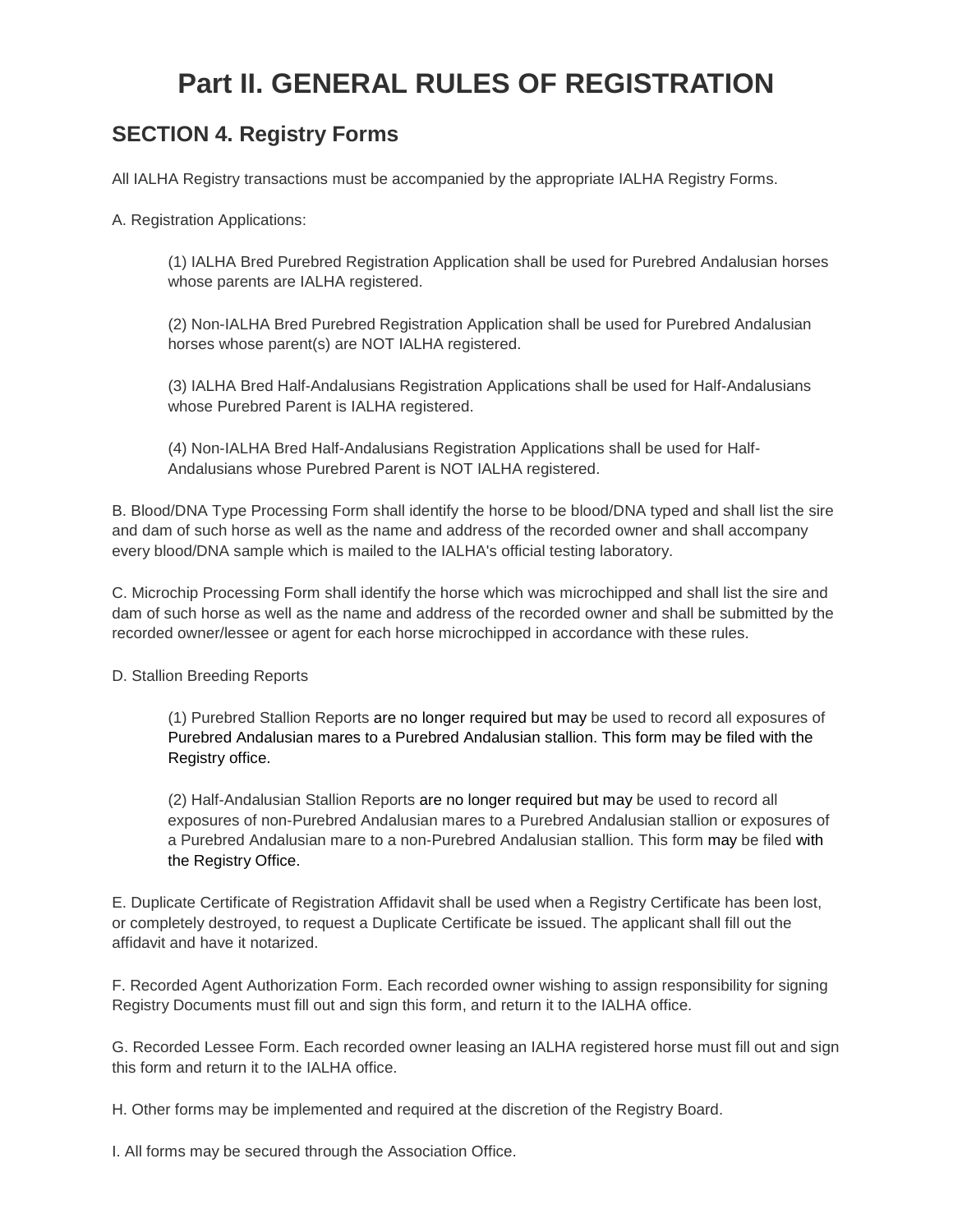## **SECTION 5. Horse's Name**

A. A non-IALHA Bred Horse whose owner submits a foreign registration document upon which the IALHA registration is made, will be assigned the same name as appears on that foreign registration document, though a suffix may be added by the Registrar when the name is a duplicate of one already recorded in the IALHA registry. The only exceptions to this rule shall be if the name is socially inappropriate or if a Foreign Registry has assigned a temporary number suffix in which case the number may be dropped at the discretion of the Registrar.

B. Each horse must have a name which is not an exact duplicate of the name of any other horse registered in the IALHA Registry.

C. Farm prefixes or suffixes are encouraged and may be registered with the Registrar to ensure exclusivity but must meet all requirements as stated in Section 24.

D. No name may exceed twenty-five (25) characters including spaces, numerals and suffixes.

E. Number suffixes may not be used except as approved by the Registrar. The use of Numeral suffixes, both Arabic and Roman, is reserved exclusively for assignment by the Registry to distinguish duplications and/or where the horse has a foreign registry name with a numeral suffix. The only exception to this is the use of a horse's year of birth as a suffix written in standard form, i.e. 2003.

F. Names must be socially appropriate. The Registry Board reserves the right to refuse names deemed inappropriate.

### **SECTION 6. Blood/DNA Typing and Parentage Verification**

#### **General Statement About Parentage Verification**

Nearly all horse registries worldwide now require Parentage Verification by Blood Typing or DNA Profiling. For the first time, a breeder or buyer of a horse can be sure that he/she is getting the bloodlines that are shown on the registry papers. With this in mind, the IALHA requires parentage verification on most of its new registrations and urges owners/breeders/and buyers to have any horse not already parentage verified done. The IALHA began printing the words Parentage Verified or Not Parentage Verified on all newly issued Registry Certificates starting July 15, 2000. Breeders/Buyers are urged to make Parentage Verification a priority when buying or breeding to any IALHA registered horses and to check with the breeder or registry of any Non-IALHA bred horse for proof of parentage verification. (Please bear in mind that horses born before 1993 may not be verifiable due to the death of parents before Blood/DNA testing began and should not be considered less suitable.)

The following Blood/DNA Typing and Parentage Verification rules and procedures apply:

A. All new registrations must be DNA Typed. Beginning Jan.1, 2000 new registrations will be required to provide both Blood Type and DNA analysis unless the dam and sire are DNA typed in which case DNA only may be chosen. Beginning Jan. 1, 2002 the IALHA will accept ONLY DNA analysis.

(1) Hair kits must be secured through the IALHA Office and all procedures must be followed exactly.

(2) The horse to be typed must be registered or an application for registration must be filed, accompanied by the correct DNA Typing fee (See current Schedule of Fees) before a hair kit and form will be sent.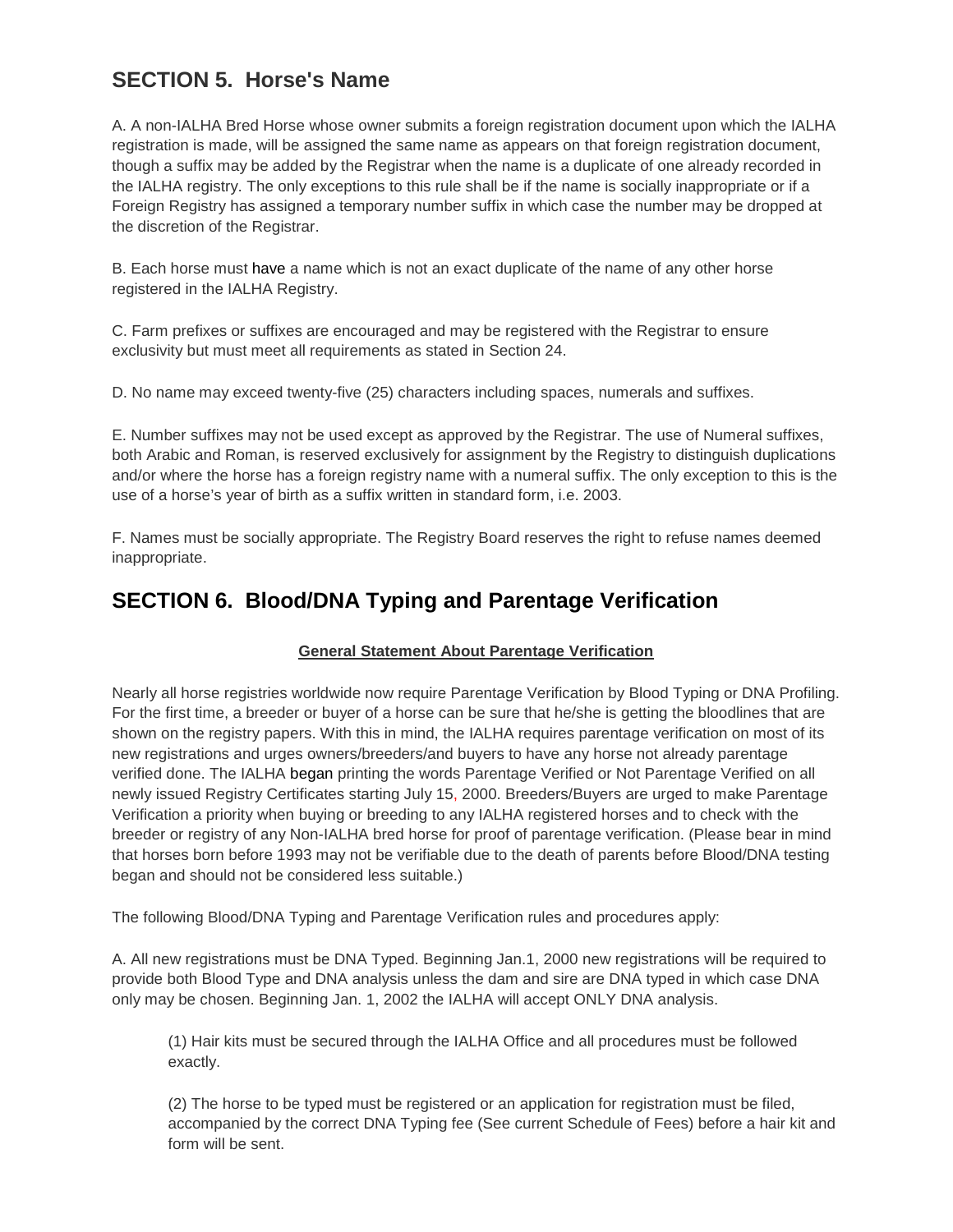(3 Hair Samples for DNA profiling may be collected by the owner. The Hair Processing form must be signed and dated and then it and the hair sample kit sent promptly to the IALHA's official testing lab.

(4) If the results are acceptable, the IALHA shall secure the report from the lab.

(5) If the sample is not testable, then the IALHA shall require that another hair sample be taken and forwarded to the lab at the applicant's expense. If the lab does not confirm parentage as presented by the applicant on the Hair Processing Form, paragraph D(2) of this Section shall apply.

B.The IALHA Registry reserves the right to accept or reject the blood/DNA typing reports of other registries or labs. A fee may be charged for the transfer of such reports into the IALHA database. The IALHA Registry will recognize Parentage Verification done for the Spanish (PRE) or Portuguese (PSL) Registries and may accept other such verifications from other Registries provided sufficient, acceptable proof is provided. (See Section 26 J)

(1) The applicant/owner shall be responsible for the accuracy of all DNA/Parentage Verification documents provided.

(2) Submission of Parentage Verification proof which is later shown to have been faked or falsified shall carry the same penalty as described in paragraph D(3) of this Section.

C. Parentage Verification shall be mandatory under the following cases:

(1) All new registrations of IALHA Bred Purebred Andalusians born on or after January 1, 1995 must be parentage verified by DNA profiling against both parents.

(2) All new registrations of IALHA Bred Purebred Andalusians of any age for whom the IALHA has adequate Blood Type or DNA data available for both parents must be parentage verified by DNA profiling against both parents.

(3) All new registrations of IALHA Bred Half-Andalusians born on or after January 1, 1995 must be parentage verified by DNA profiling against the IALHA registered purebred parent and any IALHA Registered Half-Andalusian Parent.

(4) All new registrations of IALHA Bred Half-Andalusians of any age for whom the IALHA has adequate DNA data available for the purebred parent must be parentage verified by DNA profiling against the purebred parent. Further, if the horse's other parent is an IALHA Registered Half-Andalusian and the IALHA has adequate DNA data available for that horse, the offspring must also be parentage verified by DNA profiling against the Half-Andalusian parent.

(5) All new registrations of Non-IALHA Bred purebred Andalusians born on or after January 1, 2000 who ARE registered with the Cria Caballar of Spain or its designate and/or the APSL of Portugal or their active, affiliated registries worldwide must be and are assumed to have been parentage verified either by Blood Typing or DNA profiling against both parents. If this is known by the applicant to not be the case, the IALHA Registry Office must be informed and the horse must be parentage verified against both parents before IALHA Registration. Failure to inform the IALHA Registry shall result in the same fines as in parts D(3) or D(4) of this section. The applicant shall assume all liability for the future failure of parentage verification for any horse whose Spanish or Portuguese papers are not stamped as Parentage Verified.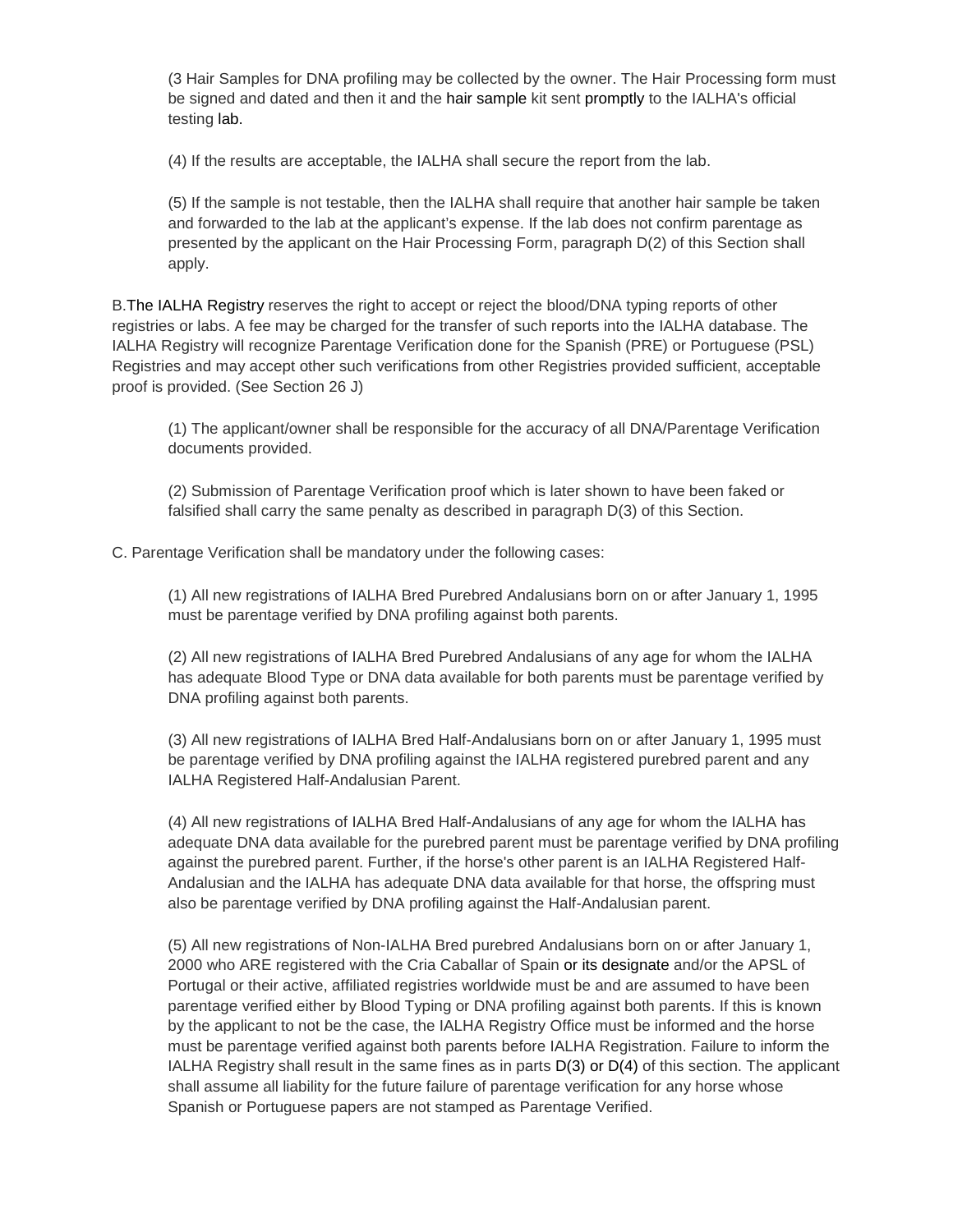(6) All new registrations of Non-IALHA Bred purebred Andalusians born on or after January 1, 1995 who are NOT registered with the Cria Caballar of Spain or its designate and/or the APSL of Portugal or their affiliated registries worldwide must be parentage verified by DNA profiling against both parents.

(7) All new registrations of Non-IALHA bred Half-Andalusians born on or after January 1, 1995 must be parentage verified by DNA profiling against the purebred parent and any Half-Andalusian parent claimed.

(8) Any horse, IALHA registered or pending, may be subject to mandatory parentage verification if the IALHA Registry Board finds questionable parentage information or if there is a pattern of parentage verification failure or questionable breeding/record keeping practices by the breeder.

D. Parentage Verification, Pass or Fail.

(1) If the lab results verify that the correct parents are identified, then the horse shall have passed this requirement.

(2) If the lab results indicate that an incorrect identification of one or both parents has been made, then the case shall be investigated by the Registry Board and the horse's registration shall be suspended until such time as the lab identifies the correct parents from DNA typing records already on file and these are deemed to be acceptable to the Registry Board, or the Registry Board denies or cancels the registration. (See Sections 31-33) If the lab cannot determine correct parentage from DNA type records already on file, the Sections 7 and 8 shall govern.

(3) No horse may be registered with the IALHA which has itself, or any of its parents or grandparents, failed parentage verification conducted by any Registry or private testing and for whom acceptable parentage was not found. Submission of an IALHA Application for Registration for such a horse shall, upon discovery, be grounds for immediate removal from the registry of the horse and all of its offspring. If the applicant can be shown to have had prior knowledge of the failure of parentage he/she shall lose all membership and registry use rights for a period to be determined by the IALHA Board of Directors, and shall pay a fine of up to \$1000 for each horse requiring removal. Further, the IALHA shall then have the right to demand parentage verification of any other IALHA registered horse owned, bred, imported, or sold by the applicant.

(4) If any horse which is IALHA registered or which is pending IALHA registration, or any of its parents or grandparents, fails parentage verification conducted by any other Registry or private testing, the owner/applicant MUST inform the IALHA Registry Office in writing within 30 days of the time he/she becomes aware of the problem. Failure to inform the IALHA of parentage change or parentage failure may result in loss of all membership and registry use rights for a period to be determined by the IALHA Board of Directors, and a fine of up to \$1000 for each horse requiring removal or up to \$50 for each horse requiring a new Registration Certificate due to pedigree change.

## **SECTION 7 & 8. Mandated DNA Typing**

**SECTION 7.** Supervised DNA tests may be required by the Registry Board to resolve questions of parentage and identity of horses, the cost of which shall be equally shared by all owners involved. Taking into consideration the results of such tests as well as any other relevant information made available by the owners/applicants, the Registry Board may authorize such corrections in the records as may be deemed necessary and appropriate.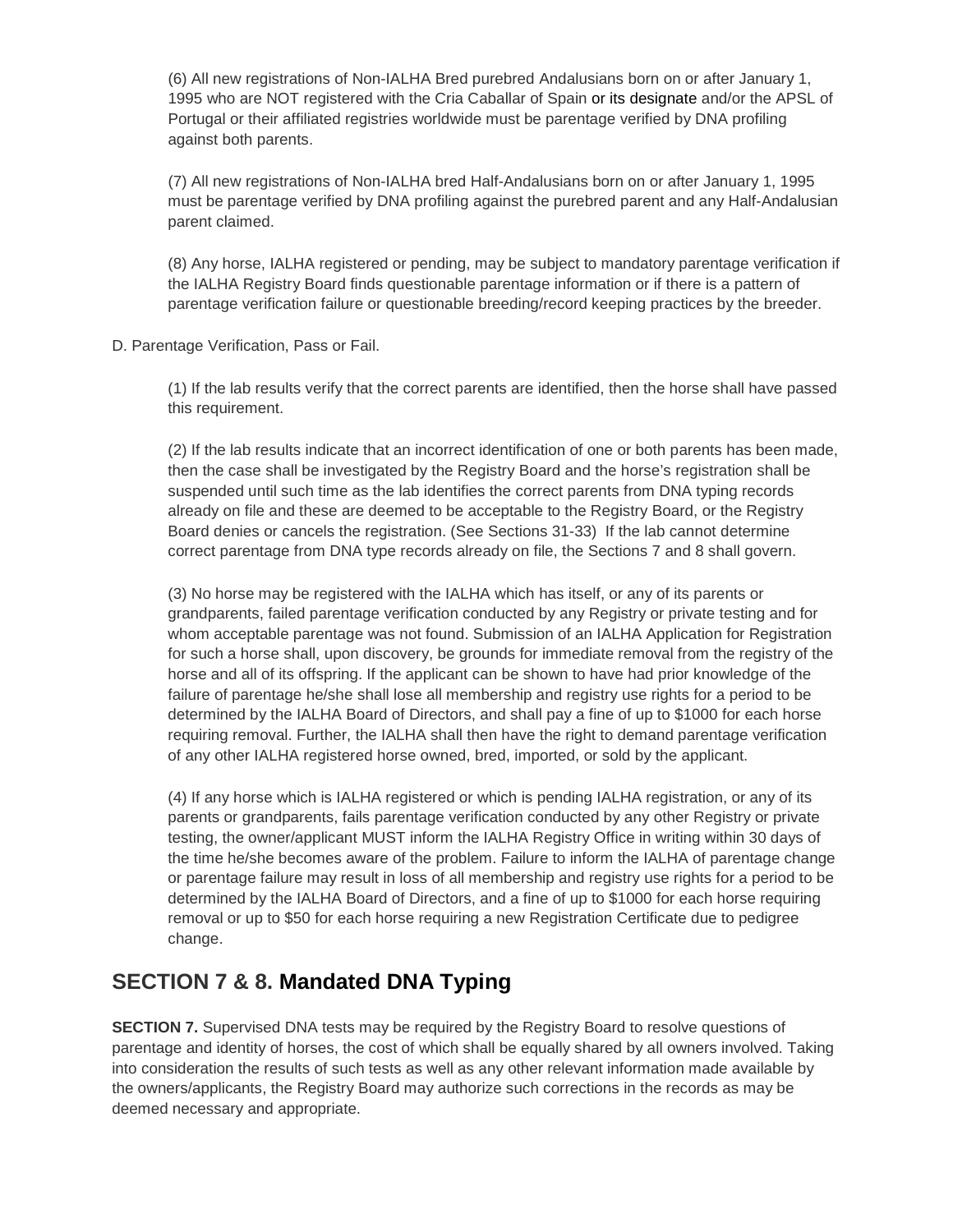**SECTION 8.** When a breeder signs an Application for Registration or a stallion owner signs a Stallion Report or breeding certificate he/she agrees that if that horse subsequently fails the parentage verification by DNA, he/she will allow the Registry Board to conduct parentage verification on any other horse bred by him/her during the same year or two years prior and/or following that breeding year. If DNA has not been done on any of the subjects selected for verification, Section 7 will apply.

## **SECTION 9. Identification, Microchips and Brands**

The following rules and procedures for Identification must be followed:

A. All new Purebred Andalusian registrations must be physically identified by one of the following methods:

(1) Microchip: An ISO microchip purchased from the IALHA or a chip of a type acceptable to the IALHA Registry must be correctly inserted into the left center portion of the nuchal ligament of the horse's crest. The chip number must be readable and on file with the IALHA Registry.

(2) Brand: A three to seven character brand acceptable to the domicile state brand regulations, where the characters are a minimum of three (3) inches high on an adult horse and legible, must be applied to the horse's neck or shoulder or where required by the domicile state brand regulations. This three to seven character brand must be assigned by the IALHA Registry Board after application for Brand Assignment. Photos of the brand and the signed form must be filed with the IALHA Registry. The brand must be easily legible and permanent. Freeze brands on grey horses must be hairless.

B. Purebred horses submitted for Transfer of Ownership must be identified by microchip or brand as above before being transferred in the records of the IALHA unless the horse has died (posthumous transfer to enable registration of offspring).

C. If a microchipped horse, either before or after its death, is sent to slaughter or to a rendering plant, the owner of the microchipped horse is responsible for notifying the slaughter house or rendering plant of the presence of the microchip in the horse's nuchal ligament.

## **SECTION 10. Purebred Andalusian Color**

The IALHA uses, but is not constrained to use, the following color definitions for Purebred Andalusians:

A. Grey: (Torca, Ruca) a mixture of white hair with brown or black hair on dark skin. The grey horse is born a darker color and turns grey at varying rates. With or without black points (mane, tail, legs.)

B. Bay: (Castana, Castanha) a body color ranging from light reddish brown, to nearly black, accompanied by black points including the mane, tail and legs.

C. Black: a body color that is completely black with no brown at flanks, or on head.

D. Black Bay: A body color that is mostly black with brown to gold usually on flanks and muzzle. Usually lightens in summer, may be solid black in winter.

E. Chestnut: a reddish brown color without black points, may have light points (sorrel.)

F. Buckskin: a body color that is golden in color accompanied by black points.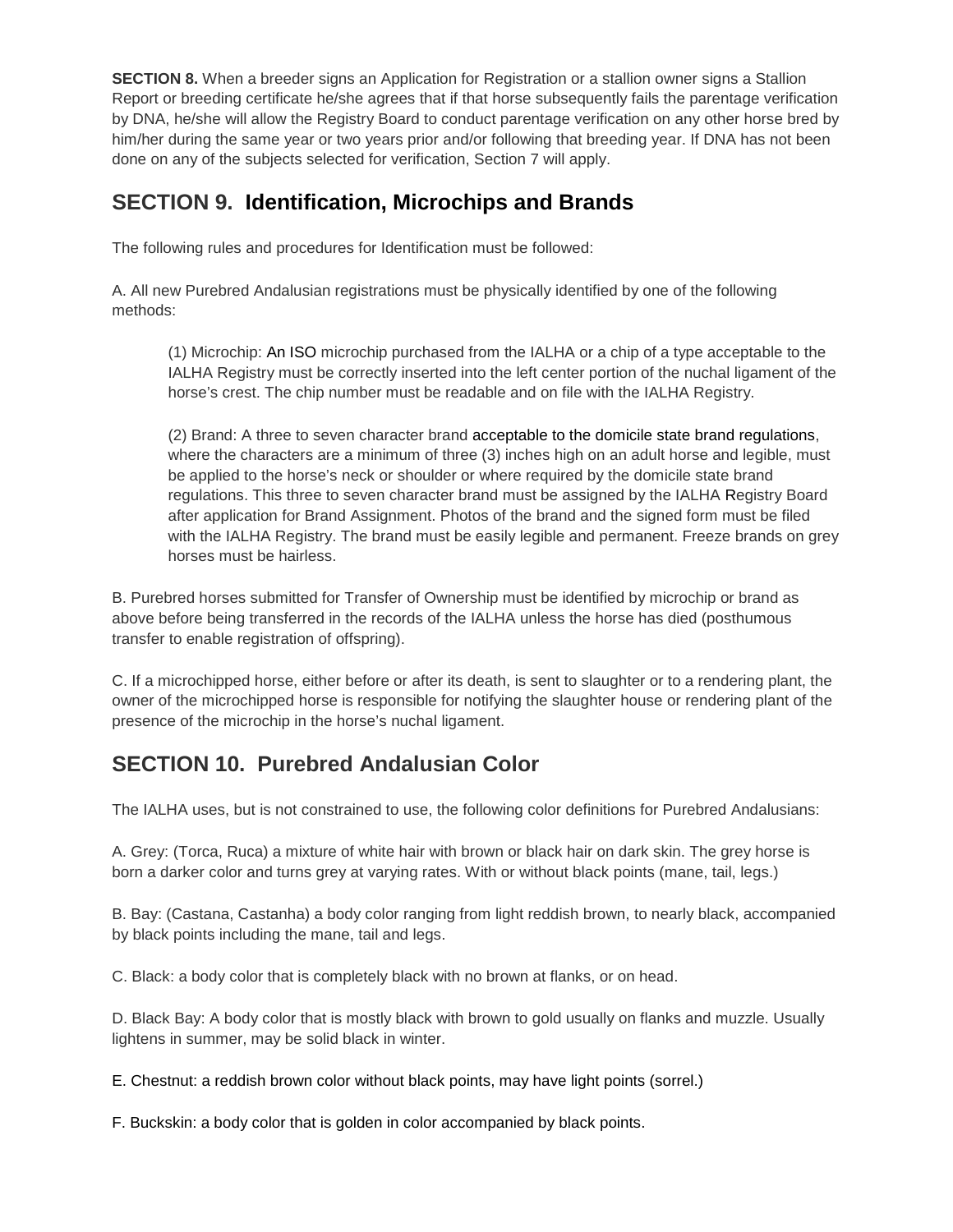G. Dun: any of a range of diluted body colors (Yellow Dun, Red Dun) with or without brown points. Requires submission of photos.

H. Palomino: a golden yellow color with same or lighter mane and tail. No black or brown points.

I. Cremello: a diluted cream color with same or lighter colored mane and tail. Blue eyes. May require submission of photos.

J. Perlino: a diluted cream color with darker points. Blue eyes. May require submission of photos.

K. Other colors are rare or believed non-existent in the purebred Andalusian but may be acceptable with proper documentation including parentage verification and photos. Any possible confusion of any of the above colors will require submission of photos.

### **SECTION 11. Half-Andalusian Color**

The Half-Andalusian horse may be any color.

### **SECTION 12. Documentation of Markings**

All Markings on the horse must be indicated on the Horse Identification Form on the Application for Registration. The applicant is responsible for the accuracy of these drawings. The applicant must also furnish three color photos of the horse clearly showing the right side, left side and full front showing the face.

### **SECTION 13. Definition of Facial Markings**

The following terms shall be used to indicate white markings on the horse's face.

A. Star. Any white mark on the horse's forehead above the eyes and below the ears.

B. Strip. Any white mark on the bridge of the horse's nose, below the eyes, above the nostrils and not extending beyond the sides of the nasal bridge.

C. Blaze. Any white marking covering the bridge of the nose, extending beyond the nasal bridge. A blaze may additionally cover part or all of the forehead and/or part or all of the nose but may not extend into the eyes.

D. Bald face. A large white marking covering much of the face and extending into the eyes.

E. Snip. Any white mark on the horse's nose from the nostrils to the lip.

F. Upper lip. Any white mark on the upper lip.

- G. Lower lip. Any white mark on the lower lip.
- H. Chin. Any white mark on the horse's chin.
- I. A horse may have any of the following combinations of facial markings:

(1)Star and strip. Connected or Disconnected.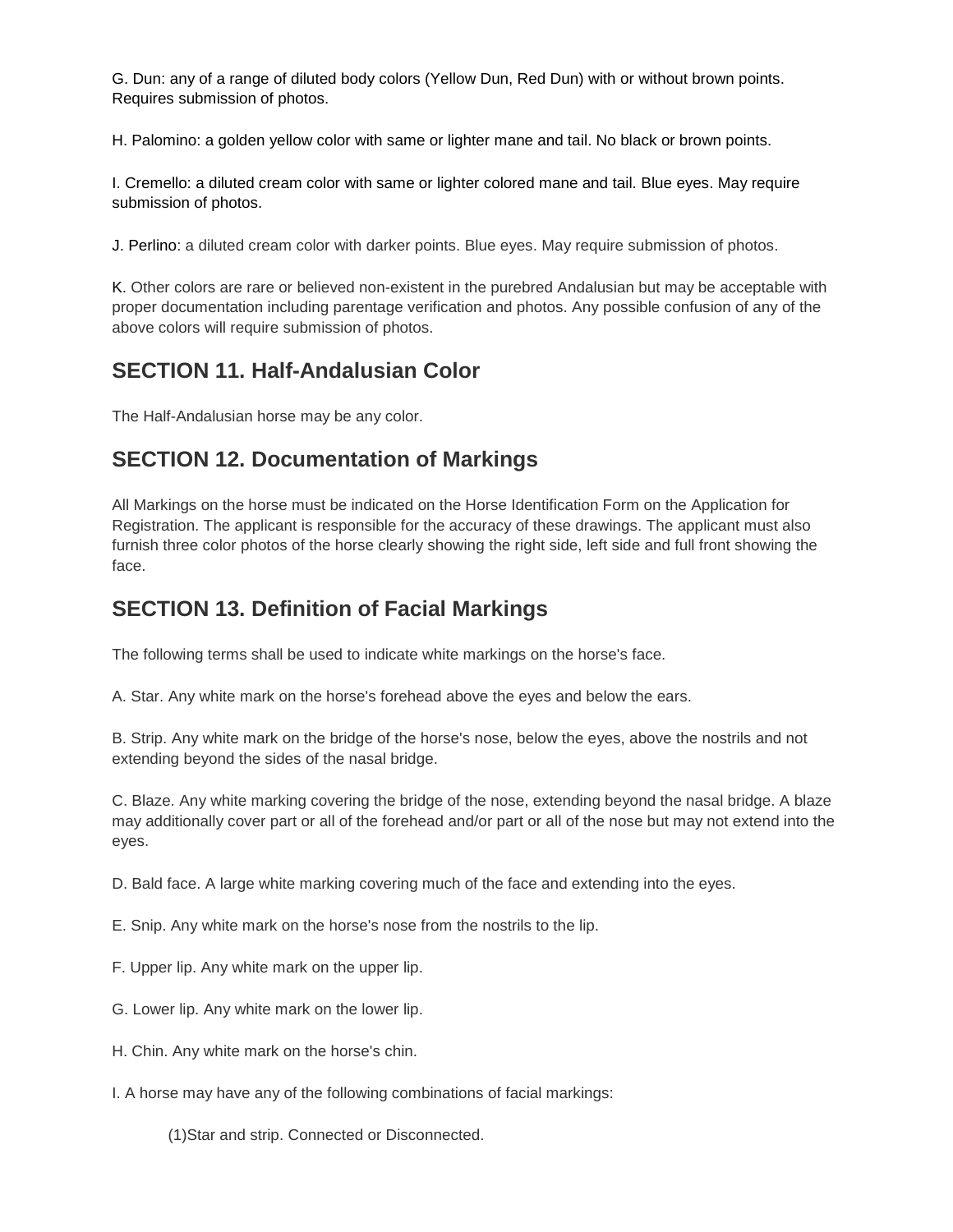(2)Star and Snip. Disconnected only.

(3)Strip and Snip. Connected or Disconnected.

(4)Star, Strip and Snip. Connected or Disconnected.

## **SECTION 14. Definition of Leg Markings**

The following terms shall be used to describe white markings on the legs:

A. Stocking. Any white marking which extends to or onto the knee or hock.

B. Sock. Any white marking which extends onto the cannons above the ankle and below the knees and hocks.

C. Ankle. Any white marking which extends onto the ankle joint.

D. Pastern. Any white marking which covers the entire pastern yet is primarily below the ankle joint.

E. Half Pastern. Any white marking which extends above the coronet, yet below the halfway point of the pastern.

F. Coronet. Any white marking which covers only the coronet, generally 1 (one) inch or less in width.

G. Half Coronet, or Coronet spot. Any white spot covering only part of the coronet.

## **SECTION 15. Dark Spots**

All dark spots within white markings or on pink skin must be recorded on the Application for Registry.

## **SECTION 16. Hoof Color**

The color of all hooves must be noted especially if they are striped.

## **SECTION 17. Identification, Trichoglyphs (Hair Patterns)**

All whorl hair patterns must be marked on the Horse Identification Form on all Registration Applications. A whorl is a circular pattern of hair growing outward from a point. A whorl is usually fairly short and flat.

### **SECTION 18. Identification, Scars, Brands and Tattoos**

All brands, scars and tattoos appearing on a horse should be recorded on its Registration Certificate. All significant markings not appearing on the certificate will be added by the Registry free of charge if the recorded owner submits the original certificate and a diagram and photos showing the location and description of any scars, brands and tattoos.

#### **SECTION 19. Artificial Insemination: Fresh, Fresh Cooled or Frozen Semen**

The IALHA allows the use of artificial insemination using fresh, fresh cooled and frozen transported semen to produce foals for registration.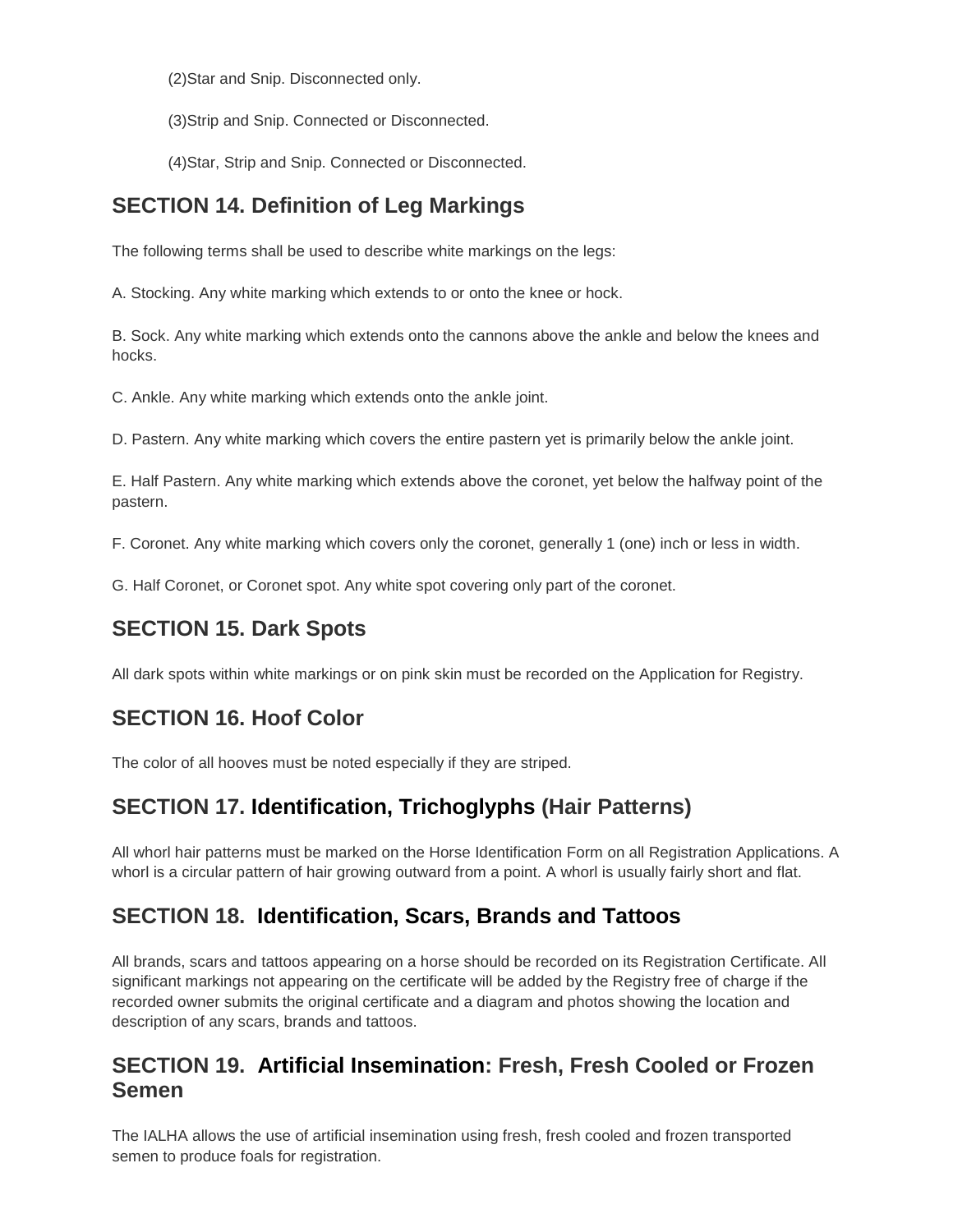A. The collection of semen either fresh, fresh cooled or frozen must be overseen by the stallion owner/lessee or his/her agent.

B. The stallion used must be blood/DNA typed and identified with a microchip or brand prior to freezing of semen.

C. Semen collected may be used either fresh cooled or frozen.

D. The stallion owner must make proper note of the use and type of insemination on the stallion report when a space for reporting this method of breeding is included on the form. The Application for Registration of any foal produced must also correctly identify the method of insemination when requested.

E. RETENTION OF FROZEN SEMEN IS NOT PROHIBITED BY THE IALHA. Retention of frozen semen in connection to the sale of a stallion shall be considered the same as retained breeding rights and shall be disclosed to the purchaser. An IALHA Retention of Semen form or other written document that clearly sets out the original owner's right to the use of the semen must be completed and signed by both parties. The owner of the stallion at the time the retained semen was collected shall sign the breeding certificate for each new foal registration application created by the use of this semen. Failure to obtain the required signatures and provide a copy of the IALHA Retention of Semen form or other written document shall render the foal ineligible for registration.

F. SALE OF FROZEN SEMEN IS NOT PROHIBITED BY THE IALHA**.** The owner of a stallion may sell straws of frozen semen for use by others in producing foals that may be registered by the IALHA. The straws should be labeled with the name, registration number of the stallion and the name of the owner of the stallion. The stallion owner must provide the purchaser of the semen with either a completed and signed IALHA Sale of Semen form or other written document which (such as a bill of sale, invoice, receipt) which clearly outlines the number of straws and any limitations on the use of the semen. The purchaser of the semen must provide a copy of the IALHA Sale of Semen or other written document indicating the chain of ownership from the stallion owner along with the other registration forms needed for the registration of foals created by the use of this semen. The owner of the semen shall sign as the stallion owner for the purpose of registration of foals created by the use of this semen. Failure to obtain the required signatures and provide a copy of the IALHA Sale of Semen form or other written document indicating ownership of the frozen semen, beginning with the stallion owner, shall render the foal ineligible for registration.

G. There is no restriction on the length of time that frozen semen may be used after the death of the stallion (or the gelding whose semen has been frozen prior to gelding).

H. Each and every recorded owner/lessee and agent releases and indemnifies IALHA, its officers, directors, employees and agents, and members of the IALHA Registry Board, of and from any liability or responsibility whatsoever in regards to fresh, fresh cooled or frozen semen insemination procedures.

## **SECTION 20. Embryo Transfer**

The IALHA allows the registration of foals produced by Embryo Transfer with the following procedures and restrictions:

A. No freezing or long-term storage of embryos is allowed.

B. The owner of any foal produced through embryo transfer must apply for registration of that foal with IALHA Registry no later than one year after its birth.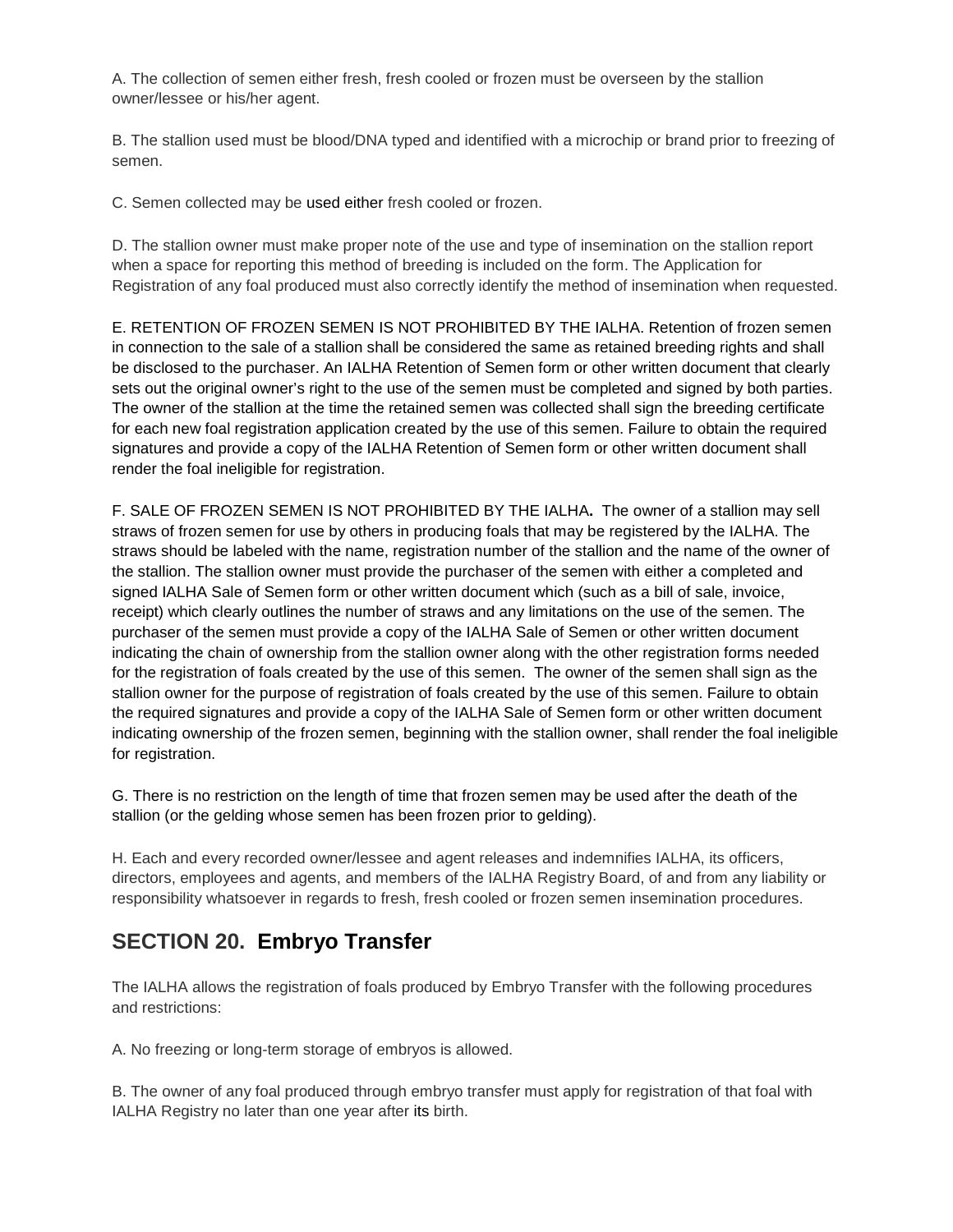C. The Registry Board may establish specific forms to report Embryo Transfer procedures performed and foals anticipated which may be required to be filed before any foal resulting from the procedure may be registered. These forms may have fees associated with their filing. Breeders considering using Embryo Transfer are responsible for contacting the registry office to secure any required forms and fee schedules.

D. All foals resulting from Embryo Transfer shall be required to be parentage verified by DNA typing and shall be required to meet all other Registry Requirements for their respective application type.

E. There shall be no limit to the number of foals produced per year by Embryo Transfer from a single donor mare, but each shall be considered as a separate breeding even when produced from a single procedure and therefore individually subject to application for registration and compliance with these rules.

F. Failure to comply with all of these regulations shall be grounds for Denial of Registration for the resulting foal.

## **SECTION 21. Stallion Breeding Reports**

Stallion Breeding Reports are not required because the Registry requires stallion owners to sign the registration papers of any foal sired by their stallion and all foals are also DNA parent verified to both the sire and the dam.

Should the stallion owner wish to submit a stallion breeding report, the following information is required: the names, registration numbers, breeding dates or dates of exposure, and type of cover for every mare exposed to said stallion in each breeding year. In the event that the stallion owner supplies fresh cooled or frozen transported semen, the stallion owner shall note the date of shipment of the semen rather than the insemination date.

Such report may be submitted with the required fee to the IALHA office.

## **SECTION 22. Recorded Agents**

The owner of a horse must file an Recorded Agent Authorization Statement in order to transfer responsibility for signing breeding certificates, etc. to an authorized agent. The Registry will not recognize any other signature except the owner's without such a Statement.

A. The recorded Owner remains responsible for adherence to all Rules and Regulations of this Registry.

B. A signed letter from the recorded owner of a horse is sufficient to void any Agent Authorization Statement.

### **SECTION 23. Recorded Leases**

The owner of a horse must file a Statement of Lease with the IALHA Registry to transfer responsibility and right to sign as breeder, etc to any person(s) leasing an animal from him/her.

A. The recorded Lessee assumes responsibility for adherence to all Rules and Regulations of this Registry.

B. A signed letter from the recorded owner of a horse is sufficient to void any lease.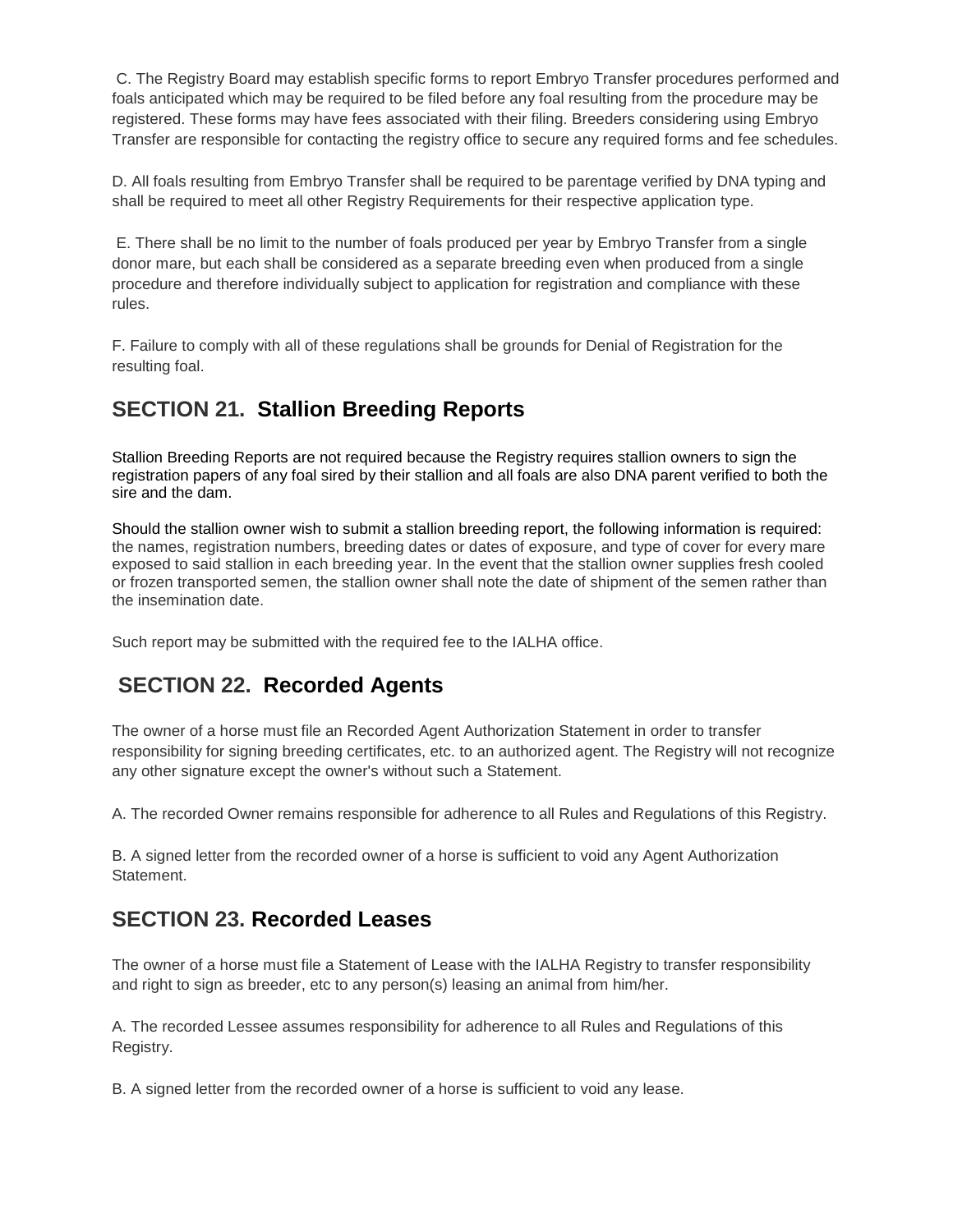## **SECTION 24. Registration Prefixes, Suffixes**

The registry will record, for a fee, a unique suffix/prefix to be used by a breeder when naming animals bred by him/her. Registration of one's prefix/suffix ensures that only the registered user may use that prefix/suffix when applying to the registry for a horse's name.

A. No suffix or prefix may be used when naming a horse unless reserved and the fee paid. Foreign horses already with a suffix or prefix in their names will be registered with the foreign name, including suffix or prefix, as stated in the Registry Rules.

B. All requests for registration of prefixes and suffixes must be made on the appropriate form and be accompanied by the correct fee.

C. All prefixes/suffixes must be unique. The Registry will not accept any duplicates of existing prefixes or suffixes including those originating in a foreign country.

D. Prefixes and suffixes must be composed of standard English alphabet letters and numbers with no punctuation but may not be composed entirely of numerals either Roman or Arabic, e.g. XIV or 123. The prefix or suffix reserved may not be longer than 4 characters/digits. No "words" are acceptable, e.g. "blue".

E. Section 24 shall apply to all horses for which an application to register is received by the IALHA on or after May 19, 2013. All prior registered and paid for prefixes and suffixes will be honored.

#### **SECTION 25. Fees**

The Registry Board shall determine the appropriate fees for all Registry services and submit them to the IALHA Board of Directors for approval. All fees are subject to review and change.

A. There shall be three fee rates; one for IALHA full members, one for IALHA Associate Members, and one for non-members.

B. The current fees will be listed on the Schedule of Fees which will be published in the IALHA Handbook and/or magazine or which can be obtained from the Registry office or Association office without charge.

# **Part III. REGISTRATION PROCEDURES**

### **SECTION 26. Registering Non-IALHA Bred Purebred Horses**

Non-IALHA bred Purebred Horses are horses whose sire or dam, or both sire and dam, are not IALHA registered.

A. All Applications for registration must be made on an IALHA Application for Non-IALHA Bred Purebred Registration Form completely filled out and signed by the applicant and all fees must be paid at the time of submission.

B. All applications for Non-IALHA bred horses must be accompanied by a typed or clearly printed four generation (including the nominated horse) pedigree.

C. The person applying for registration of a horse bred in Spain or any country or registry affiliated with the Spanish Registry must supply the following:

(1) A Certificado de Origen y Carta Genealogica (Certificate of Origin) or a Certificado de Inscripcion y Carta Genealogica (Certificate of Birth) issued by the Jefatura de Cria Caballar and showing the Official Seal and signature of the appropriate official of the Cria Caballar, the page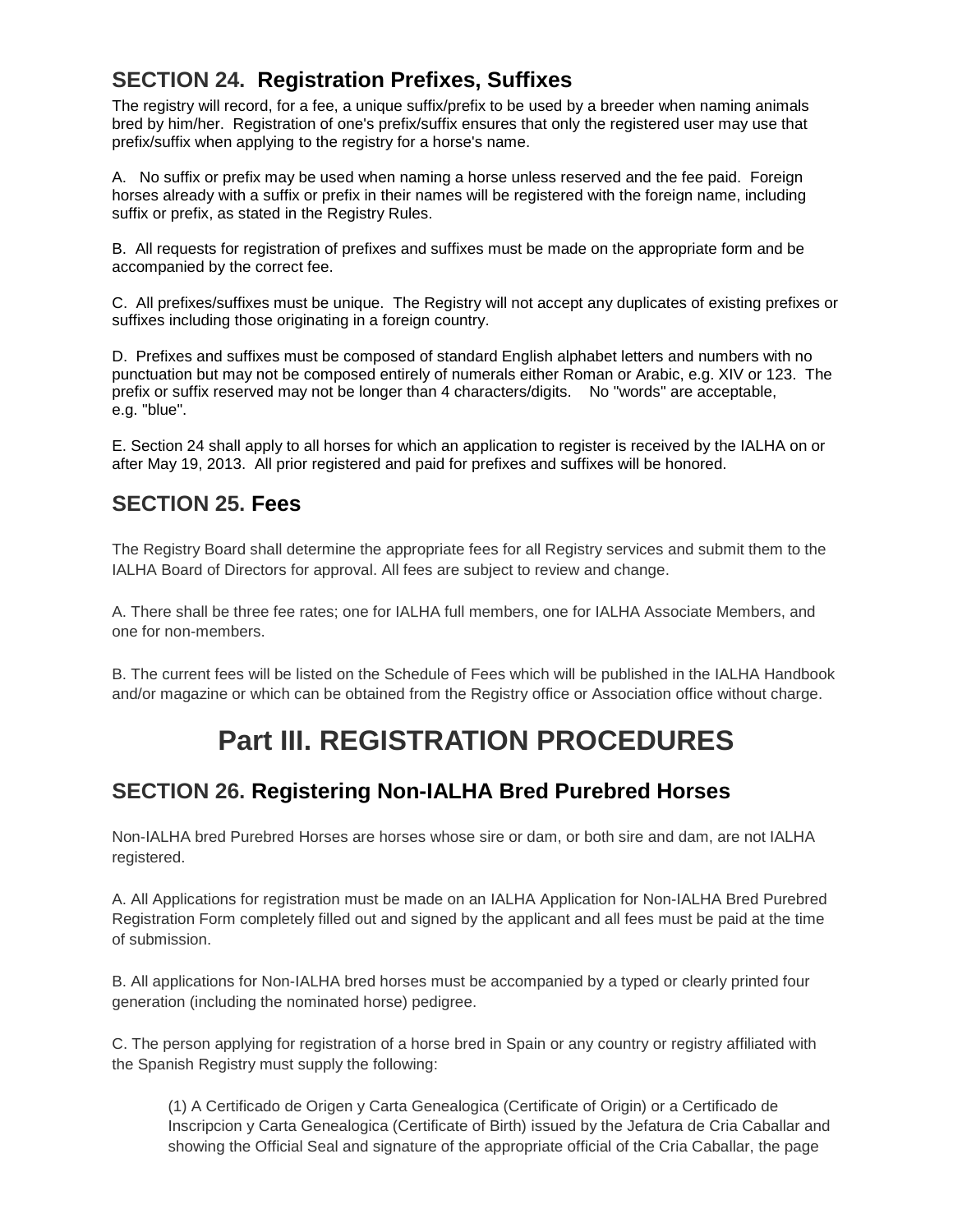and volume number in the Adult Book or Book of Births, the parentage, and a description of the brands, markings, tattoos, etc. or,

(2) Other official registry documents proving that the horse is Pura Raza Espanola. Such documents must be inspected and accepted by the Registry Board.

D. The person applying for registration of a horse bred in Portugal or any country or registry affiliated with the Portuguese Registry must supply the following:

(1) A Boletim De Inscriçao a issued by the Portuguese Registry, and stamped by the Associaçao Portuguesa de Criadores Do Cavalo Puro Sangue Lusitano of Portugal as Pura Raça Lusitana, or;

(2) A Certificado De Origem and Documentaço De Identificaço De Equinos issued by the Ministério Da Agricultura. or;

(3) Other official registry documents proving that the horse is Pura Raça Lusitana. Such documents must be inspected and accepted by the Registry Board.

E. The person applying for registration of a horse bred in any other country or registry not affiliated with the Spanish or Portuguese Registries must supply the following:

(1) A registration document from a parent registry which demands the same requirements as the IALHA Registry or the Spanish or Portuguese Registries.

- (2) In addition, the following may be required:
	- a. Copies of the Parent Registry's Rules and Regulations.

b. Copies of all Spanish or Portuguese Certificates of Origin of ancestors linking that horse to the Spanish and/or Portuguese Registries.

F. Any horse imported in-utero must submit the following;

(1) A copy of the dam's registry papers (either IALHA, Spanish, Portuguese or other accepted Registry). These papers must meet the identical requirements as required by registration of imported horses stated in Section 26 B, C, D and E above.

(2) A copy of the sire's Registry papers unless he is listed in the current issue of the Spanish or Portuguese Stud Books. These papers must meet the identical requirements as required by registration of imported horses stated in Section 26 B, C, D, and E above.

(3) A breeding receipt or document clearly showing the names and Registry Numbers of the horses bred, the date(s) bred, and signed by the breeder and stallion owner or government agency if applicable.

G. The applications of all Non-IALHA bred horses should be accompanied by a signed and dated Bill of Sale or other proof of transfer. If the horse has changed hands more than once, all intermediary owners should be listed and transfer of title acknowledged to connect the horse with its registration papers.

H. Copies of original documents are generally acceptable. They must be clear and show all information, seals and signatures. The Registry reserves the right to accept only original documents or notarized copies. If Notarized copies are to be used, they must be clear and show all information, seals and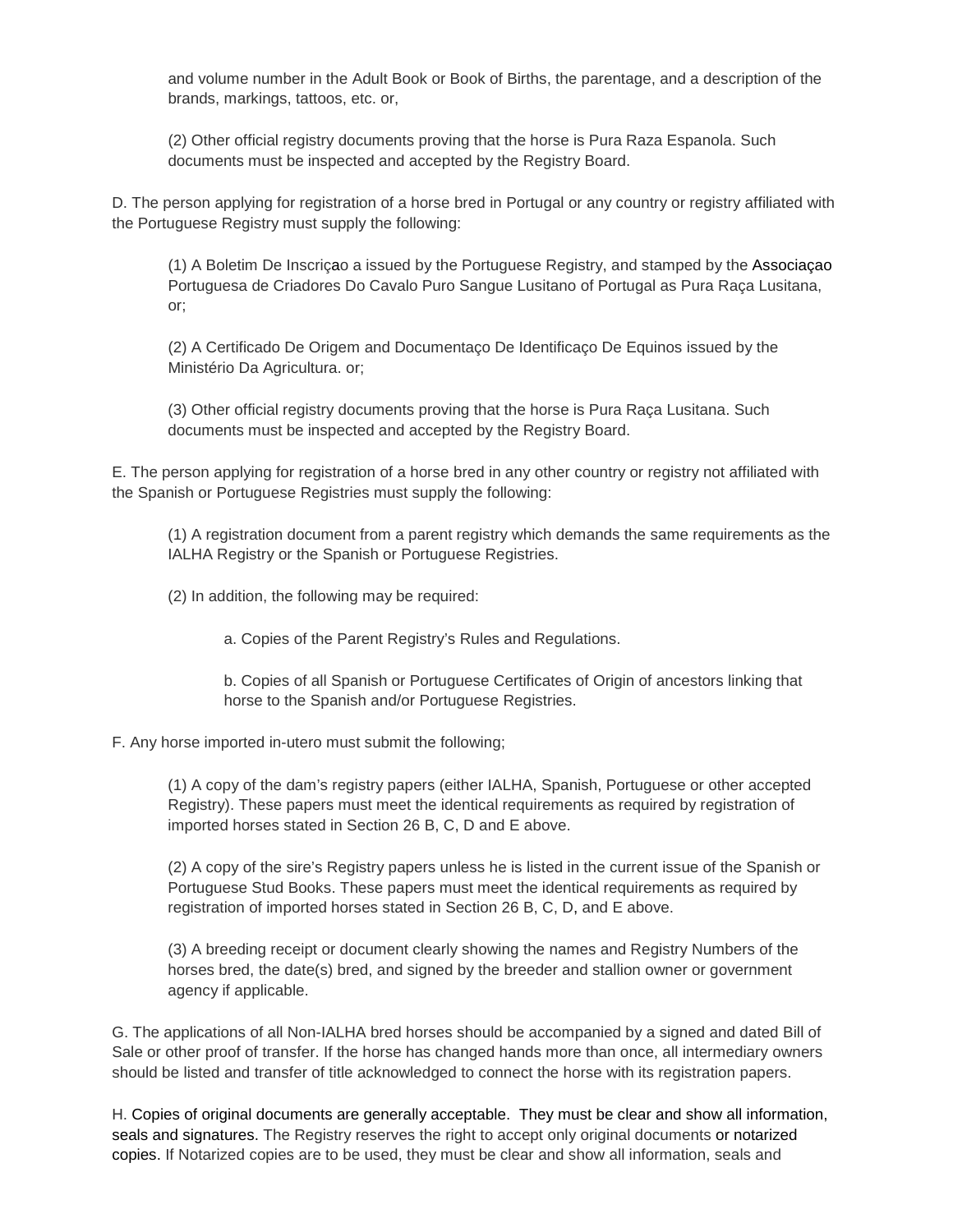signatures. The Notarized copies must be signed, sealed and dated within 30 (thirty) days of postmark as received by the registrar. Notary's signature and date must be in ink. Any obvious signs of erasure or other changes made on the originals must be indicated by the notary or the copies are unacceptable. If the original has a seal, the notary must note it. All documents should be sent by registered mail. I. Farm or Breeder records and pedigrees may accompany the application to facilitate the research of the Registrar but do not constitute proof of purity or parentage and of themselves are not sufficient for Registration.

I. The application must be accompanied by proof of Parentage Verification where required (See Section 6)

(1) Horses born on or after January 1, 2000 and registered with the Cria Caballar of Spain or the APSL of Portugal or one of their affiliated registries are required to be parentage verified. Their Spanish or Portuguese papers shall be sufficient proof of Parentage Verification. (See Section 6)

(2) Spanish or Portuguese Registered horses not IALHA Bred who are born on or between Jan 1, 1995 and Dec. 31 1999 are not required to be Parentage Verified but are covered by the following Special rules:

(a)Their papers will state "Not Parentage Verified" unless proof is presented.

(b)The Applicant Owner will be required to sign a statement of liability which makes them solely responsible for subsequent failure of Parentage Verification (parents only).

(c)The Applicant owner shall be responsible for all damages claimed against the IALHA due to the parentage failure and for a fee of \$10 for every registry certificate which must be reissued or cancelled due to change in parentage.

(d)All portions of Section 6, D shall apply if the horse is subjected to Parentage Verification after registration.

(3) Horses born on or after January 1, 1995 and not registered with Spain or Portugal or one of their affiliated registries, are required to be parentage verified. The applicant owner must provide the IALHA Registry with proof of DNA typing and parentage verification. Such proof is subject to approval by the Registry Board. Potential proof may consist of one or more of the following:

(a) A Copy of the DNA Report which is suitable for use by The IALHA's Genetics Laboratory.

(b) An indication on the horse's Non-IALHA Registry papers stating that it has been parentage verified.

(c) A copy of a Blood/DNA/Parentage Report from the Non-IALHA Registry's Lab or other approved lab showing the results of testing and/or parentage verification.

(d) A letter from the Non-IALHA Registry or approved lab certifying that the horse has passed Parentage Verification.

(e)A copy of the Non-IALHA Registry's rules of registration or a letter from the Registry clearly stating that ALL horses registered with them (or of a certain class or age) are parentage verified.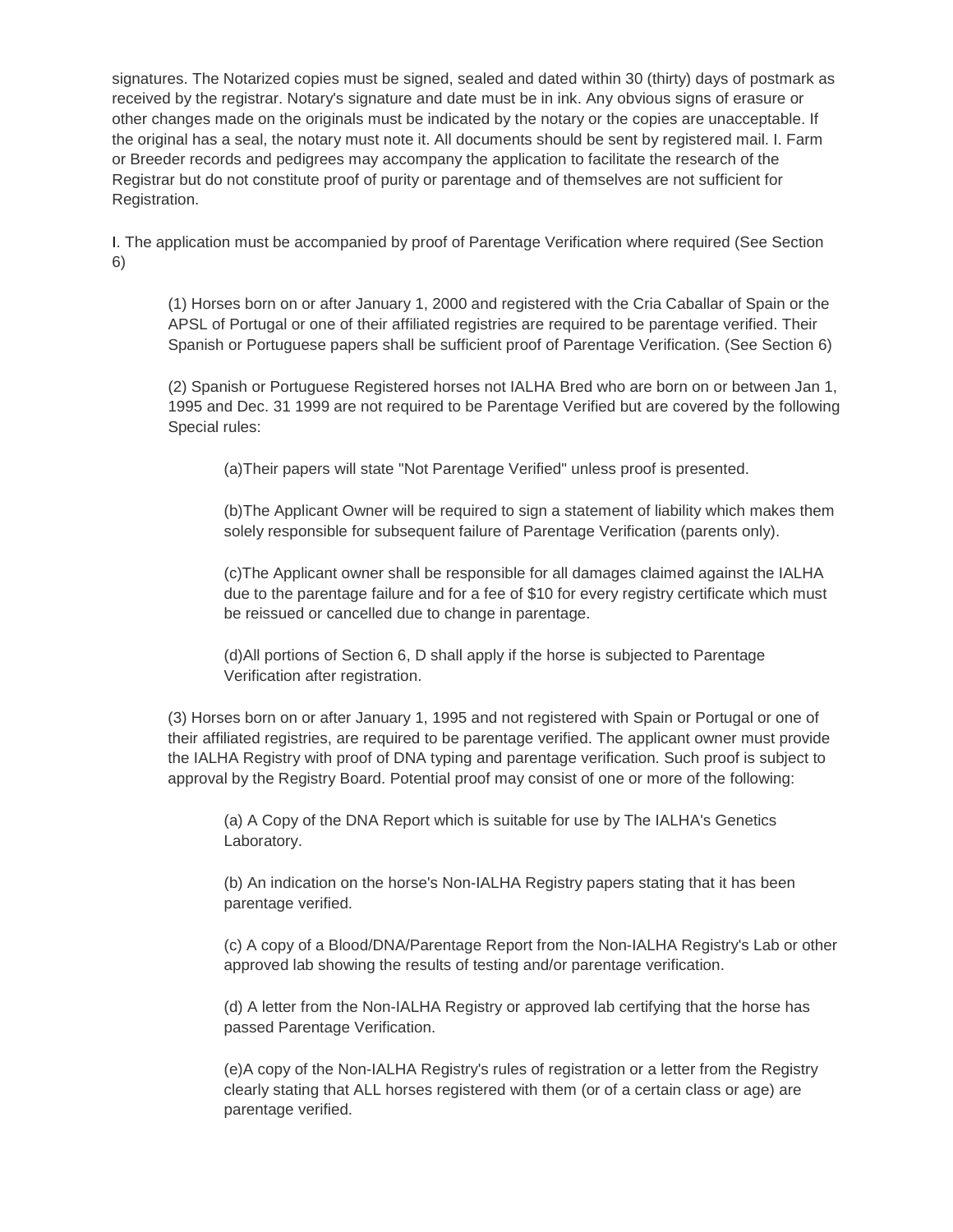J. All new registrations must be DNA typed. If the Horse's foreign DNA profile report is not available, not compatible with the IALHA's current testing requirements, or was not done, the applicant must request a DNA typing kit from the IALHA and pay the fee. This will be used for future identification and parentage verification of IALHA bred offspring. The IALHA assumes no responsibility for securing typing results or parentage verification from foreign registries or labs.

K. The application must be accompanied by proof of microchipping or a request for a microchipping kit or IALHA brand assignment and fee. (See Section 9)

## **SECTION 27. Registering IALHA Bred Purebred Horses**

IALHA bred Purebred Horses are horses whose parents are both registered with IALHA.

A. Both the Sire and Dam of IALHA bred horses must be registered with the IALHA, otherwise the procedures for Non-IALHA bred Horses must be followed.

B. All Applications for registration must be made on an IALHA Application for Purebred Registration Form completely filled out and signed by the applicant, and all fees must be paid at the time of submission.

C. The recorded owner or lessee of the dam at the time of foaling is responsible for registration of all IALHA bred foals applying for registration, and will be listed as the first owner of said animal.

D. To register a IALHA bred horse with the IALHA, the recorded owner or lessee or agent of the foal's dam at the time of foaling shall submit a Registration Application completed and properly signed including a completed and signed Breeder's Certificate to the IALHA or to the current owner who shall submit it to IALHA with the correct registration fee (see current schedule of fees).

(1) The application must be complete including markings, breeding, dates, signatures, etc.

(2) Two name choices must be made at time of application for registration. (See Section 5)

(3) The Breeder's Certificate portion of the application must be completed and signed by the Breeder who shall be the owner of the dam at the time of breeding, or the dam's lessee (if a record of the lease is on file at the Registrar's office) and by the owner/ lessee of the Sire at the time of breeding.

(4) The horse will be registered in the name of the owner (or lessee) of the dam at the time of foaling. This person shall be the original owner.

(5) If, after the horse is foaled but before it is registered, a change of ownership occurs, this first transfer may be made on the registration application in the space provided and no transfer fee will be assessed. If more than one change of ownership occurs, then each change will require a properly signed and completed transfer report with correct transfer fees.

(6) In no case may the ownership name, whether an individual or otherwise, exceed 30 (thirty) characters (letters and spaces)

E. The application must be accompanied by a request for a DNA typing/parentage verification kit and fee or by a DNA profile report which is acceptable by the IALHA lab and proof of parentage verification.

(1) All new registrations must be Blood Typed (until 2001) and/or DNA profiled (required after 1999). (See Section 6A)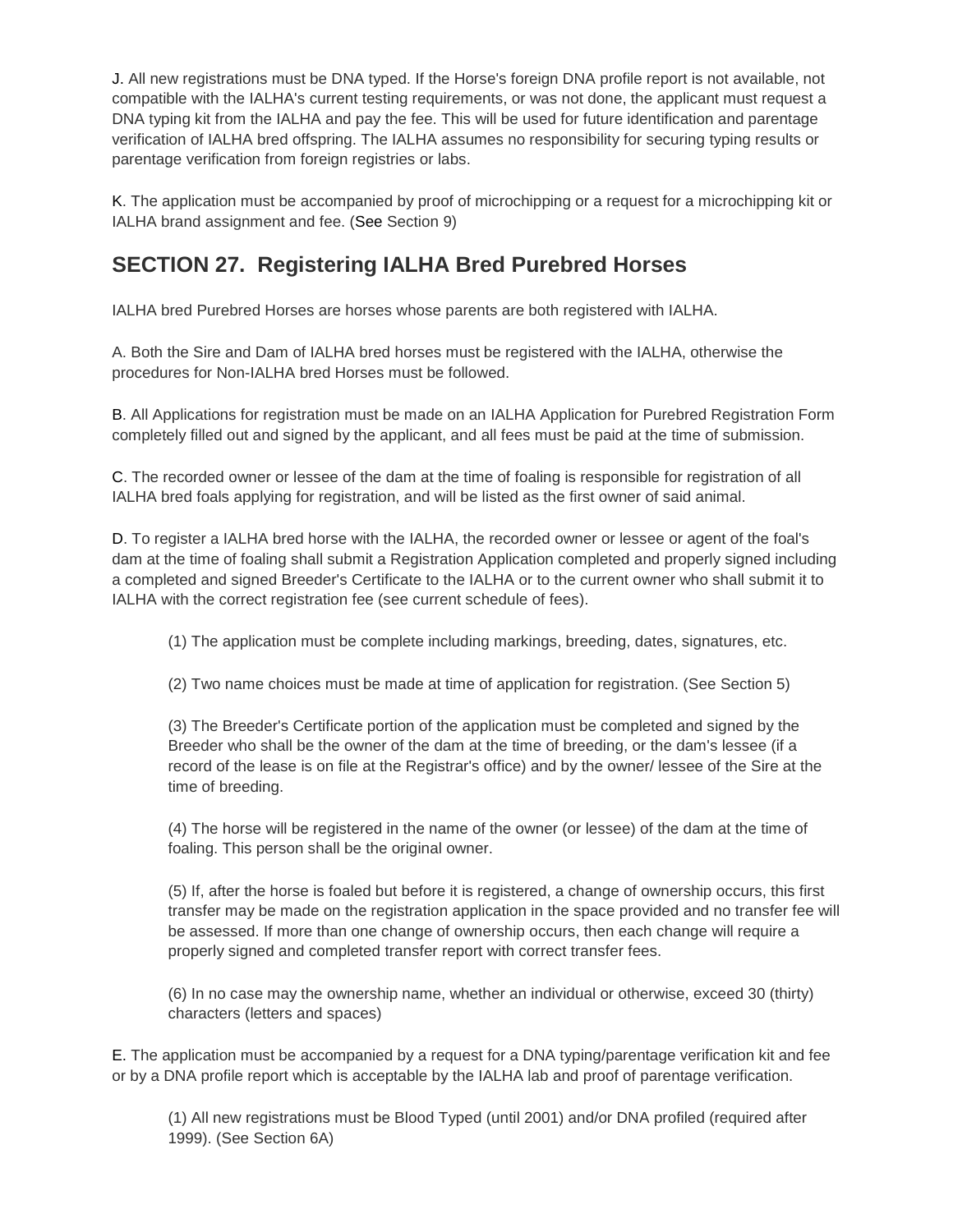(2) All IALHA Bred purebred Andalusian horses born on or after January 1, 1995 must be parentage verified against both parents. (See Section 6C)

F. The application must be accompanied by proof of microchipping, or a request for a microchipping kit or IALHA brand assignment and fee. (See Section 9)

G. The registration shall be pending until such time as the applicant horse meets all requirements of registration, DNA typing and parentage verification (See Section 6), and identification (See Section 9), or until the Registry Board denies the registration for cause.

### **SECTION 28. Registering Non-IALHA Bred Half-Andalusian Horses**

A Non-IALHA bred Half-Andalusian is a horse who had one Purebred Andalusian parent, not registered with the IALHA, and one parent of other breeding.

A. All Applications for registration must be made on an IALHA application for Non-IALHA Bred Half-Andalusian Registration Form completely filled out and signed by the applicant.

B. The person applying for registration of a Non-IALHA bred Half-Andalusian must supply the same type of documentation as is required for a Non-IALHA bred Purebred (Section 26, A-H) except that only the purebred parent must be traceable to the Spanish or Portuguese studbooks.

C. All Applications for Non-IALHA bred Half-Andalusians must be accompanied by the following:

(1) The same documentation required of a Non-IALHA Purebred Registration (See Section 26) for the Purebred side.

(2) A typed or clearly printed four generation (including the nominated horse) pedigree for the Purebred side.

(3) If the Non-Andalusian Parent's pedigree is to be noted on the registry certificate, the application must include the following:

(a) The name of the non-Andalusian parent. The breed shall be given if known.

(b) If the Non-Andalusian grandparents are to be shown on the certificate, the Parent must be a registered horse and a copy of the Registry Certificate must be included.

(c) Only the name of an unregistered parent, or one for whom a registry certificate was not supplied, will be shown on the IALHA certificate pedigree.

D. The application must be accompanied by a request for a DNA typing/parentage verification kit and fee OR by a DNA profile report which is acceptable by the IALHA lab (See Section 26 F) and proof of parentage verification. (See Section 6)

(1) All new registrations must be Blood Typed (until 2001) and/or DNA profiled (required after 1999). (See Section 6A)

(2) ALL new registrations of Non-IALHA bred Half-Andalusians born on or after January 1, 1995 must be parentage verified by DNA profiling against the purebred parent and any Half-Andalusian parent claimed. (See Section 6C)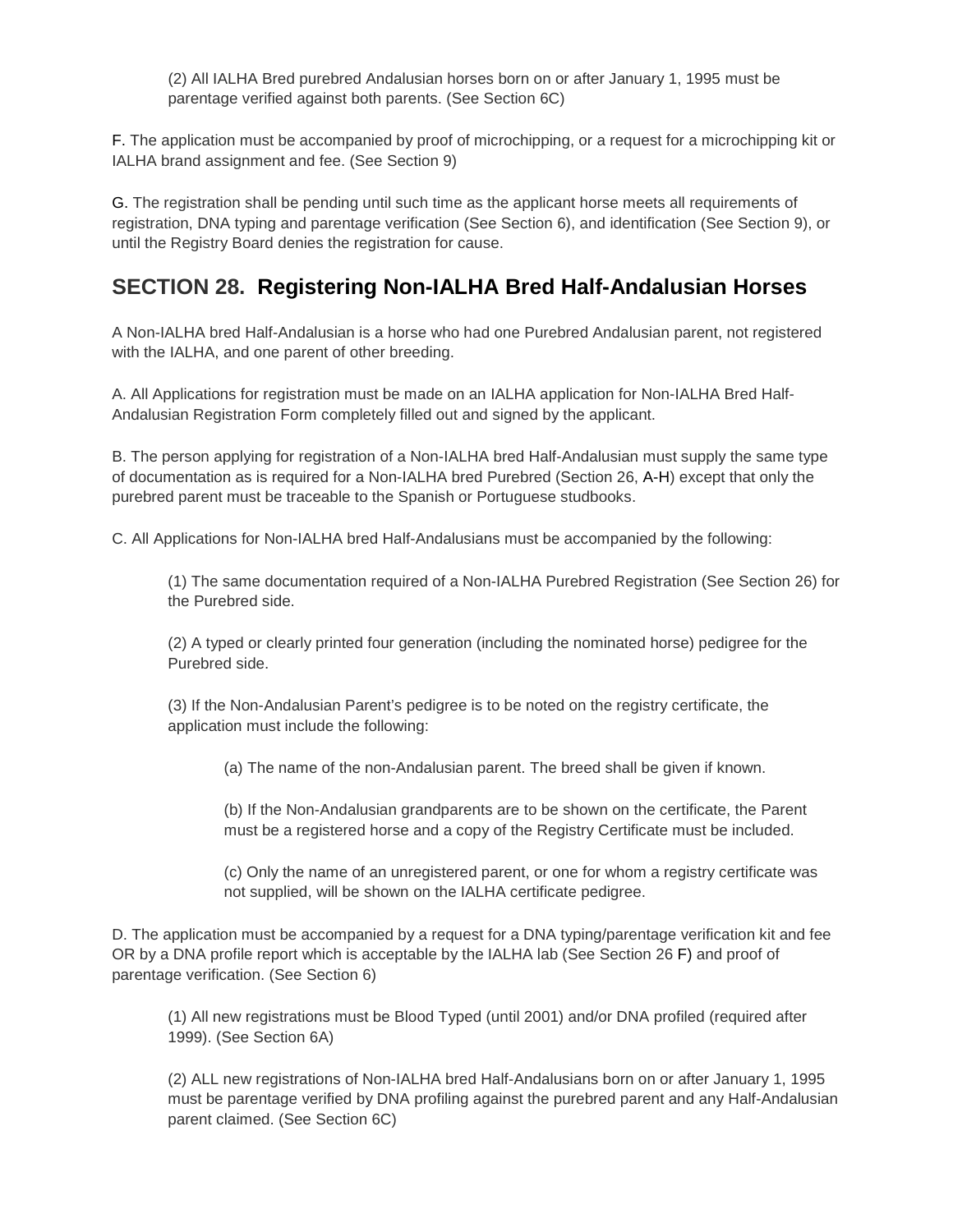E. The registration shall be pending until such time as the applicant horse and its Purebred parent meet all requirements of registration, blood typing and parentage verification (See Section 6), and identification (See Section 9), or until the Registry Board denies the registration for cause.

## **SECTION 29. Registering IALHA Bred Half-Andalusians**

An IALHA Bred Half-Andalusian is a horse who had one Purebred Andalusian parent registered with the IALHA, and one parent of other breeding.

A. The Purebred Parent of a IALHA bred Half-Andalusian must be registered with the IALHA, otherwise the procedures for Non-IALHA bred Horses must be followed.

B. All Applications for registration must be made on an IALHA Application for IALHA bred Half-Andalusian Registration Form completely filled out and signed by the applicant.

C. If the Non-Andalusian Parent's pedigree is to be noted on the registry certificate, the application must show the following:

(1) The name of the non-Andalusian parent. The breed shall be given if known.

(2) If the Non-Andalusian Grandparents are to be shown on the certificate, the Parent must be a registered horse and a copy of its Registry Certificate must be sent.

(3) Only the name of an unregistered parent, or one for whom a registry certificate was not supplied, will be shown on the IALHA certificate pedigree.

D. The procedures for filing a IALHA bred Half-Andalusian Application for Registration shall be identical to that of a IALHA bred Purebred. (See Section 27,C & D)

E. The application must be accompanied by a request for a DNA typing/parentage verification kit and fee or by a DNA profile report which is acceptable by the IALHA lab and proof of parentage verification.

(1) All new registrations must be Blood Typed (until 2001) and/or DNA profiled (required after 1999). (See Section 6A)

(2) All IALHA Bred Half-Andalusian horses born on or after January 1, 1995 must be parentage verified either by Blood Typing or DNA profiling against the purebred parent and any IALHA Registered Half-Andalusian parent. (See Section 6C)

F. The application must be accompanied by proof of microchipping, or a request for a microchipping kit or IALHA brand assignment and fee. (See Section 9)

G. The registration shall be pending until such time as the applicant horse meets all requirements of registration, blood/DNA typing and parentage verification (See Section 6), and identification (See Section 9), or until the Registry Board denies the registration for cause.

## **SECTION 30. TIMELINESS OF REGISTRATION PROCESSING**

Registration decisions shall be made in a timely manner. In the event that a question arises concerning an Application for Registration, the Registrar shall give notice to the applicant in writing, stating with specificity those questions which must be resolved. Such notice shall be given no later than sixty (60) days from the date such application was received by the Registrar or other designated person for receipt of such application on behalf of the Association.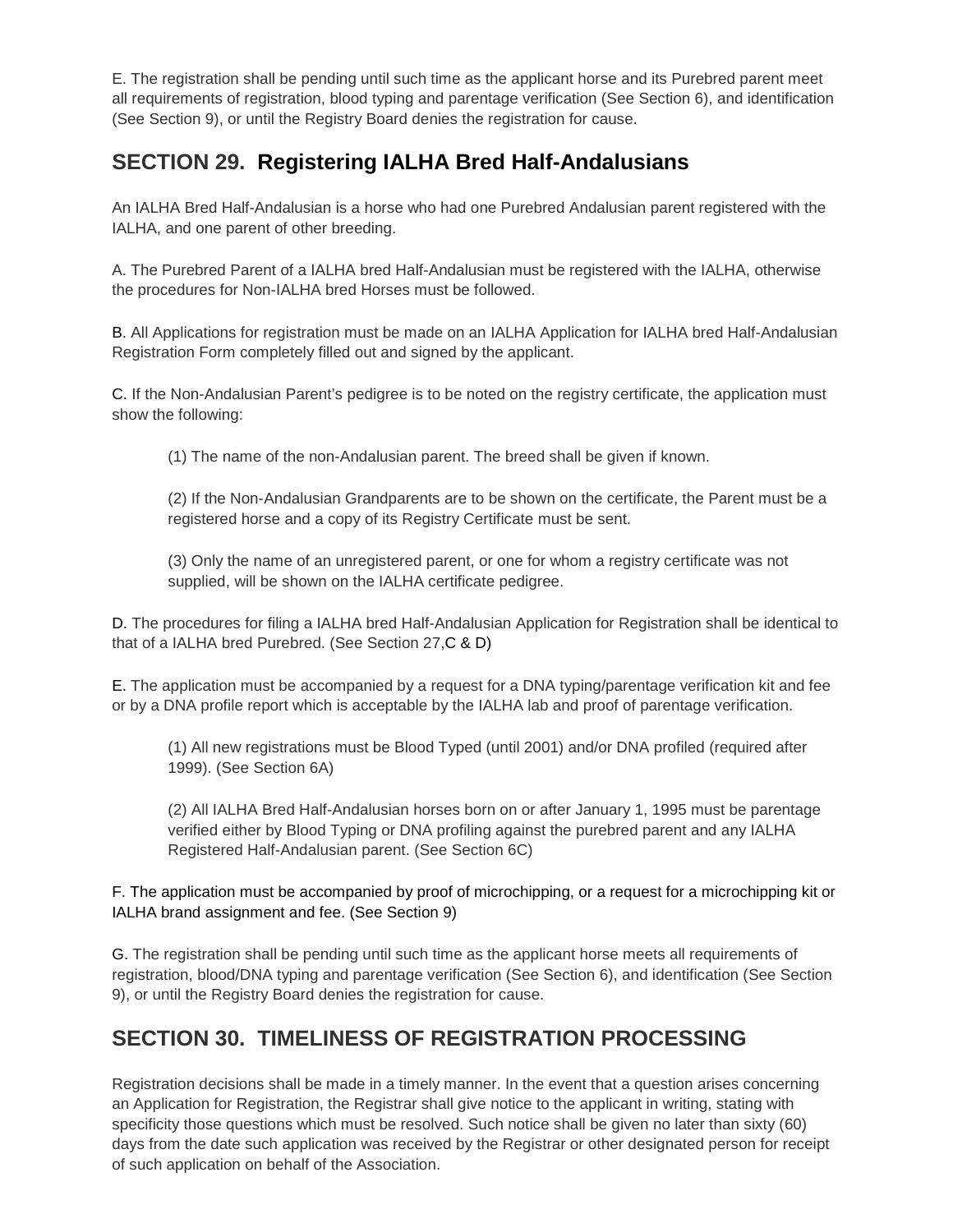## **SECTION 31. DENIAL OF APPLICATION FOR REGISTRATION**

In all proceedings concerned with or affecting the registration of horses, or the records required for registration, the burden of proof needed to resolve any doubt as to the parentage, identification or qualifications of any horse for which a Registration Application has been submitted, rests solely upon the applicant.

## **SECTION 32. NOTIFICATION OF DENIAL**

If the IALHA Registry Board denies an Application for Registration the applicant must be notified, in accordance with the Articles of Incorporation and the Bylaws, in writing in which such notice the grounds for denial must be stated. The applicant may thereafter resubmit the application with corrections to the Registry Board for reconsideration within one year. If the application is again denied, the applicant my request a hearing as defined in Section 34.

## **SECTION 33. CANCELLATION OF REGISTRATION**

Issuance of a Certificate of Registration based upon the documents supplied by applicants shall not constitute an absolute guarantee of purity and continued registration. If upon audit, by the IALHA Registry Board, any discrepancies are found in documentation which indicates that:

(1) The horse does not meet registration requirements;

(2) The horse identified as the subject of a Registration Certificate is not the correct subject of that certificate; or

(3) The pedigree claimed for the subject of a Registration Certificate is not correct and cannot be rectified in a manner which satisfactorily removes all doubt as to true, qualifying parentage and absence of intentional fraud;

A. The owner(s) of record of the subject horse and all affected offspring shall be notified and a period of ninety (90) days shall be given during which time any additional documentation or evidence may be submitted to the IALHA Registry Board for consideration.

(1) During this time no applications for the registration of offspring for affected animals shall be processed.

B. If at the end of the allotted time period (90 days) insufficient proof is presented by the horse owner to correct the deficiency or to persuade the Registry Board to grant an extension of time, The Registry Board will issue a proposal for Cancellation of Registration which will be delivered to all affected parties and to the Board of Directors.

(1) The horse owner(s) shall have 30 days after receipt of the proposal of cancellation to file a Hearing request with the Board of Directors. (See Section 34)

(2) If no Hearing request is filed, the Board of Directors shall order that the cancellation go into effect. The Registration Certificates of all affected horses will be cancelled and the names and documents of the affected horses shall be removed from the Registry Books. A Notice of Cancellation of Registration shall be published in the next issue of the Association Magazine and the IALHA Stud Book.

(3) As the horse owner(s) have the burden of persuasion, failure to present relevant evidence concerning the indicated deficiencies within the allotted time period or at any hearing scheduled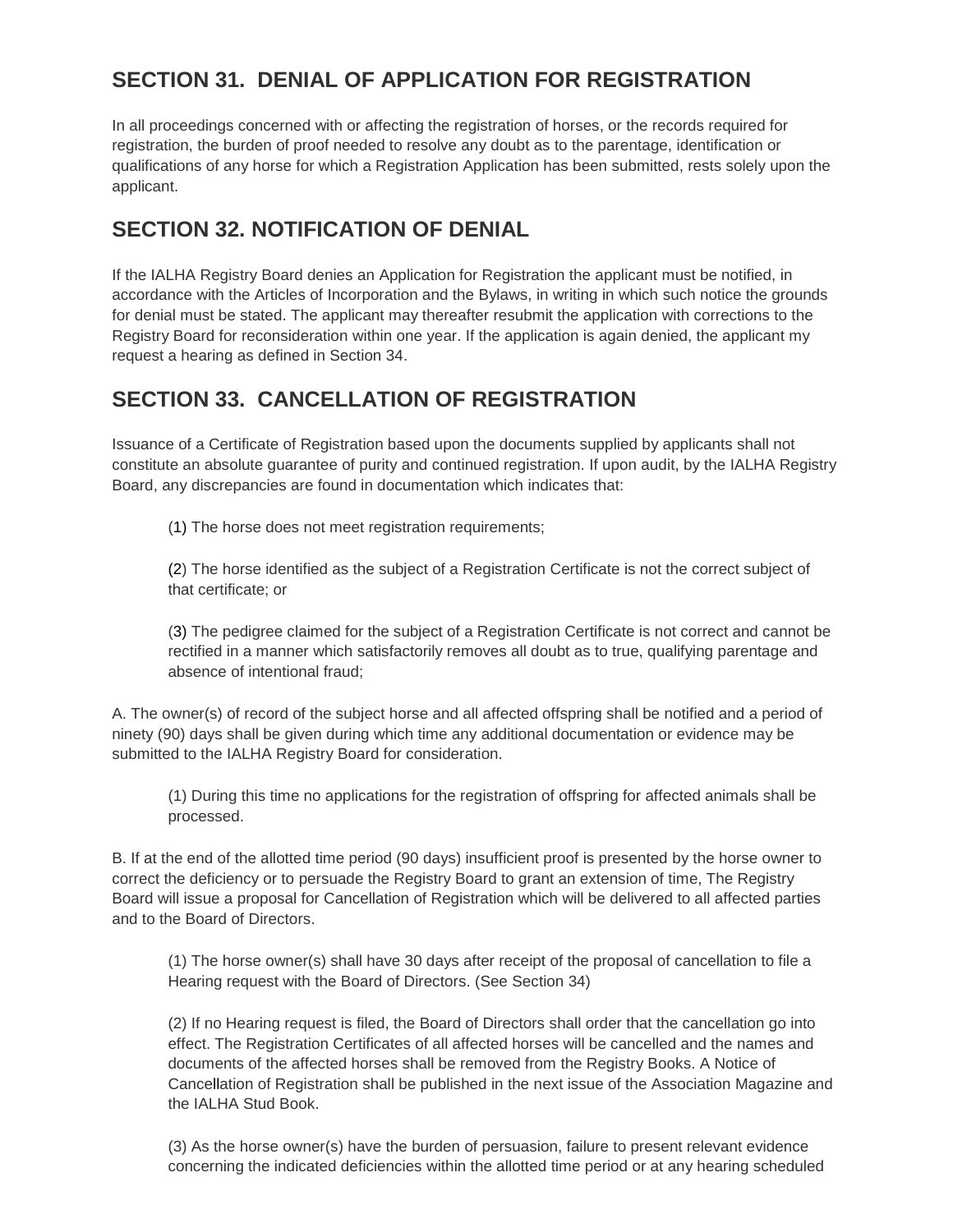to resolve the questions, the owner shall be deemed to have waived his right to later present such evidence to a court of law, if he seeks judicial review of the Association's actions. (See Bylaws Article XIII)

C. The Registry Board shall have the power to set and enforce penalties for falsification of documents provided to the IALHA Registry. Penalties may be fines, or suspension or elimination of membership in the IALHA. Also, any transfer, pending registration, or registered horse and its foals found to be involved with falsified documents are subject to review, disqualification and possible removal from the Registry. Any person subject to action under this paragraph may appeal in writing and may exercise the right to appear before the Board of Directors in explanation of his or her conduct and may call any witness or produce any evidence in his or her support and to question any witnesses who have given evidence in connection with the matter. Such rights may be exercised, with fourteen (14) days prior written notice to the President, at any meeting of the Board of Directors held within twelve (12) months of the action. The Board of Directors shall render a decision on such appeal no later than fourteen (14) days following the hearing of such appeal. The final decision of the Board of Directors shall be final, conclusive and binding upon such person.

## **SECTION 34. Hearings**

If a hearing is to be held under Sections 31-33, or if a hearing on any other matter concerning the Registry is determined by the President and Board of Directors to be desirable, the Board of Directors will appoint a Hearing Committee.

A. Impaneling a Hearing Committee:

(1) The Hearing Committee shall consist of one (1) member of the Board of Directors of the IALHA and two (2) Full Members of the Association, one of whom shall act as Chairman. A third Full Member will be appointed to act as Alternate. No members of the Hearing Committee shall have any conflict of interest with the issue or the persons to be heard.

(2) The Hearing Committee shall designate the time and place of the hearing which may, upon need, be rescheduled or continued.

#### B. Hearing Procedures:

(1) A person who has been given notice of a hearing will be afforded the opportunity to appear in person or by counsel to present evidence in his/her behalf and to hear and refute evidence given against his/her case. The common law or statutory rules of evidence will not apply at the hearing. The hearing committee will determine the admissibility of offered evidence and the weight to be given the evidence admitted.

(2) In the event that the Hearing Committee finds in favor of the Registry Board, the Chairman will notify all parties involved and the action recommended by the Registry Board shall be implemented.

(3) In the event that the Hearing Committee finds against the Registry Board, the Chairman shall take the committee's written recommendation to the Board of Directors who shall within 30 days make the final decision by majority vote as to whether to implement or reverse the Registry Board's decision. All parties involved will be notified in writing of the decision of the Board of Directors.

C. The results of Hearings shall be published in the next available issue of the Association Magazine.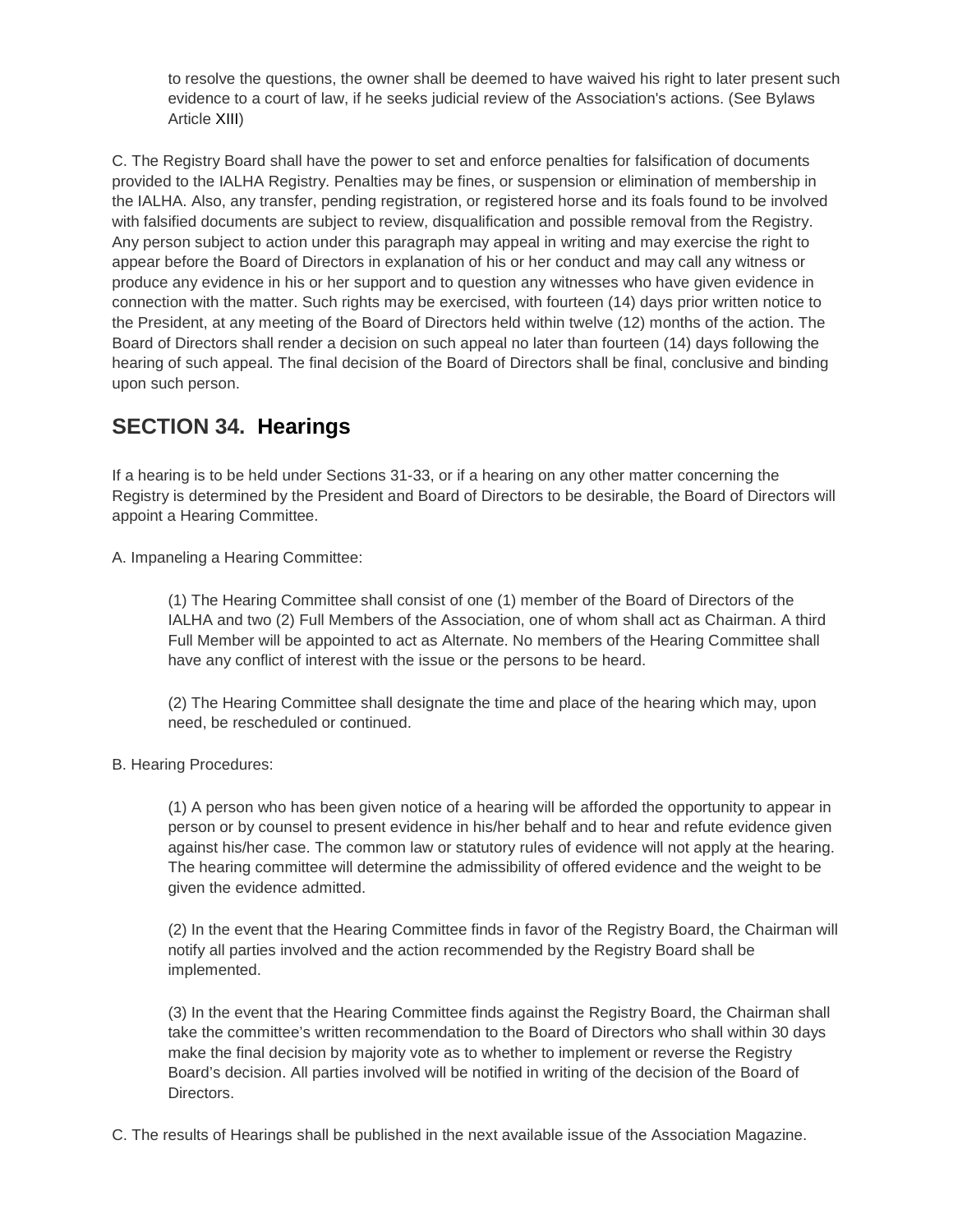## **Part IV. Transfer of Ownership**

### **SECTION 35. Transfer of Ownership**

Each transfer of ownership of a horse must be recorded with the Registry.

A. The recorded owner of the horse shall be responsible for providing the buyer with the following:

(1) The horse's original Registration Certificate with the Transfer of Ownership section legibly signed and completed.

a. The new owner's name may not exceed 30 characters, including letters and spaces.

b. The name written here must be the actual, legal owner.

(2) Retention of Frozen Semen in connection with the sale of a stallion shall be considered the same as retained breeding rights and shall be disclosed to the purchaser. (See Section 19 E).

B. The Buyer is responsible for recording the Transfer of Ownership with the Registry. To record the transfer, the buyer must submit the following to the registrar:

(1) The horse's original Registration Certificate with the Transfer of Ownership section legibly signed and completed, and

(2) The correct transfer fee (see current schedule of fees).

C. In no case may multiple transfers of a horse's ownership be made without being recorded.

D. In order to complete a Transfer of Ownership when the recorded owner cannot, by reason of death or disablement, or will not because of dispute, complete the Transfer, the person applying for the certificate must prove and provide the following:

(1) Proof of his/her legal ownership of the animal which may require one or more of the following:

a. A Bill of sale signed by the owner of record or a chain of such bills of sale showing transfers of ownership to the current owner. Or;

b. Court order giving him/her ownership of the animal. Or;

c. Court order showing a lien or security interest foreclosure. Or;

d. A notarized copy of a will or probate order showing that person seeking transfer is the legal heir of the recorded owner.

(2) Proof of the horse's identity. The new owner must supply all possible proof of the animal's identity including but not limited to, photos, brands, tattoos, scars, blood typing, microchip number, etc.

E. Purebred horses sold after Jan. 31, 1993 must be identified by microchip or IALHA assigned brand as specified in Section 9 before being transferred in the records of the IALHA.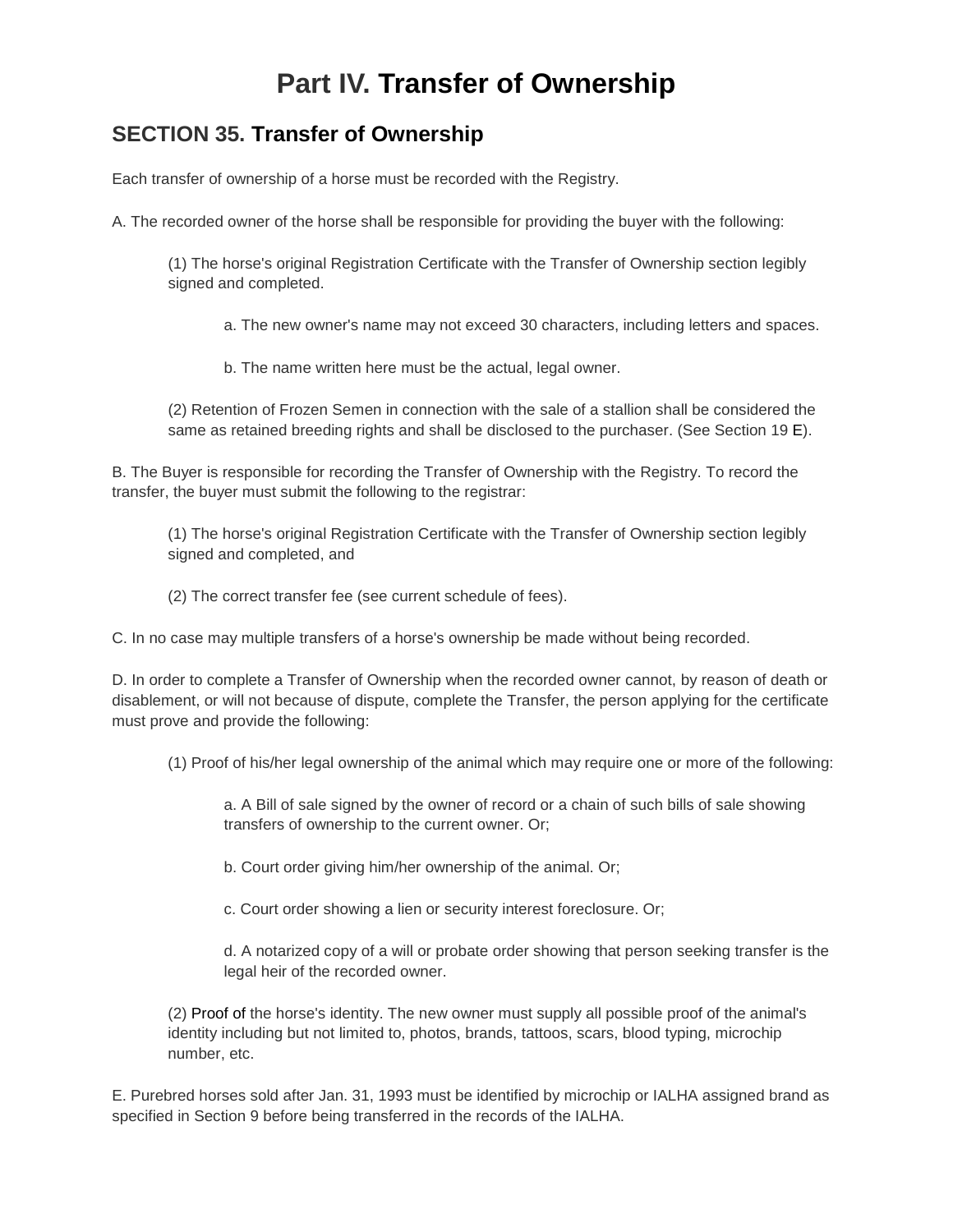F. If a Registration Certificate and/or Transfer Report is received by the IALHA in such order as to make it impossible to verify the chain of ownership, the IALHA Registry shall hold the certificate until such time as verification of ownership can be made and recorded.

G. If the horse is sold without papers, the IALHA Registration Certificate must be returned to the IALHA Registry for cancellation. Failure to do so may result in a suspension of future registration privileges.

## **Part V. CORRECTIONS/CHANGES OF REGISTRATION CERTIFICATES**

### **SECTION 36. Accuracy of Certificates**

The Registration Certificate must accurately describe the horse for which it has been issued.

A. Upon receipt of the certificate, the owner must examine it for inaccuracies and errors.

B. Any errors found and pointed out to the Registrar shall be corrected without fee if the certificate is returned to the Registry within ninety (90) days of its issuance. After that time a minimal fee may be assessed.

C. If a horse's color was inaccurately reported on the original application, it may be changed without fee if the horse was less than one (1) year old when registered. A minimal fee may be assessed for others.

D. When a significant change in the description of a horse is requested, the Registry may require proof of the horse's identity before returning the certificate.

## **SECTION 37. Recording Gelding or Spaying**

When a horse is gelded or spayed, the fact should be immediately reported to the Registry.

A. The owner must send in the Registration Certificate with a letter signed and stating the date on which the animal was altered.

B. The Registrar will make the appropriate notation in the animal's records and a new Certificate showing the change will be returned. This is done at no charge to the owner.

### **SECTION 38. Recording Death of Horse**

When a horse dies, the fact should be immediately reported to the registry, and the Registration Certificate should be returned to the Registry. The Registrar will make the appropriate notation in the horse's records. The Registration Certificate, if it has been returned, will be notated as deceased and returned if the owner requests it.

### **SECTION 39. Change of Name**

The name of a registered horse may be changed under the following conditions:

A. The owner of record submits the request in writing and the fee is paid.

B. The horse has no registered offspring and has not had any breeding reports filed in its name. (See exception 39G)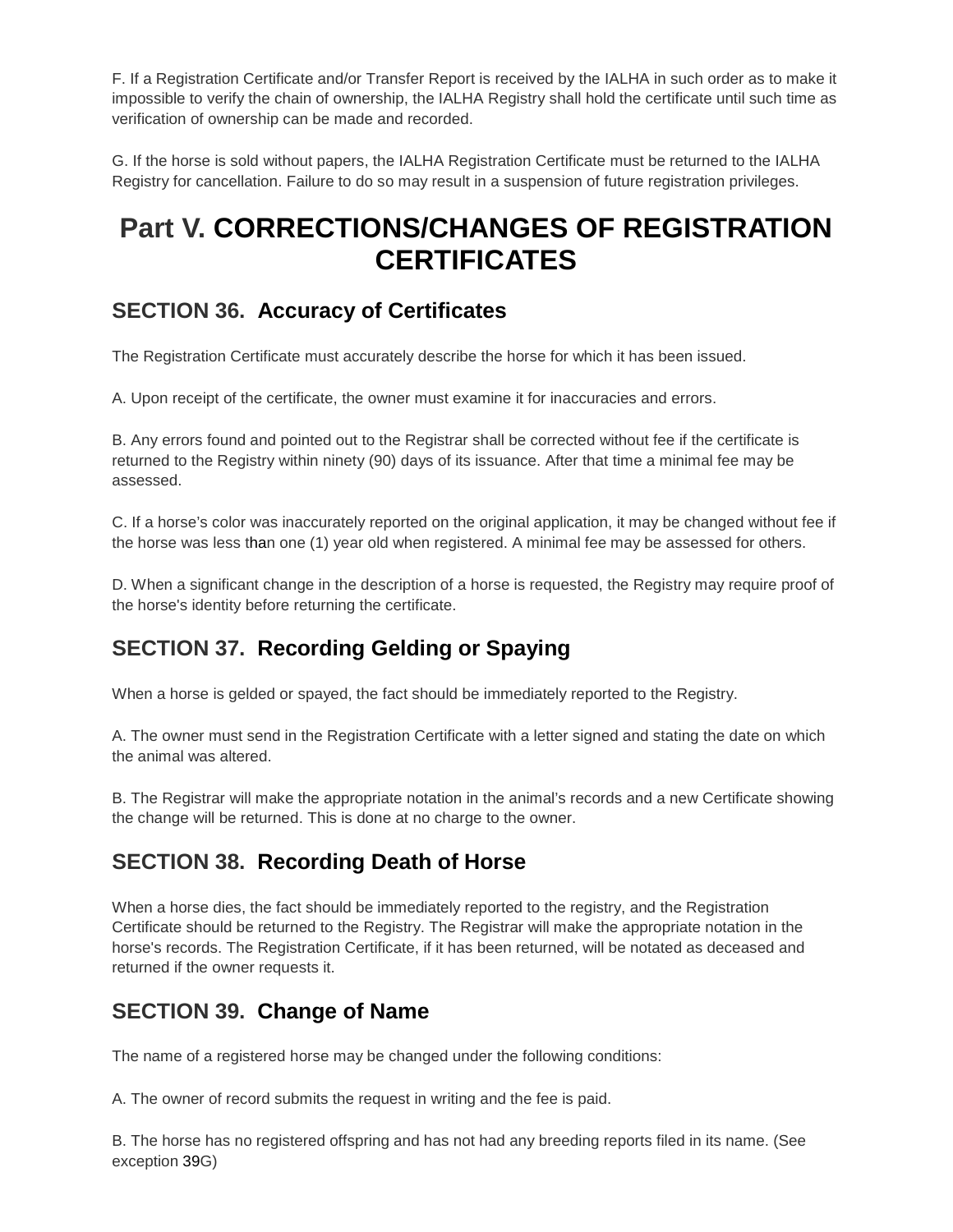C. The horse has not placed in more than ten breed classes or won any breed Championships. (See exception 39G)

D. The horse's original owner (owner/lessee of mare at time of foaling or in-utero purchaser) submits a signed letter authorizing the name change. (See exception 39 G)

E. The horse was not originally registered from a foreign registry document with its foreign registry name. These names may not be changed except as noted in rule 39F.

F. The new name complies with the rules set forth in Section 5.

G. As an exception to rules 39B, 39C, 39D and 39E, a Non-IALHA Bred purebred horse (see Section 26) which was originally registered with its foreign registry name from a Spanish or Portuguese registry certificate or one issued by a registry affiliated with them may change that name to match any changes in the name recorded for it in the Spanish PRE or Portuguese Lusitano registry, i.e. CABALLO 9 may be changed to CABALLO XX with the appropriate foreign registry document. A copy of the new foreign certificate must be submitted along with the name change fee. The certificates of offspring shall not be reprinted to show the change except where requested and paid with a reprint fee of \$10 or when reprinted for any other reason.

## **Part VI. RE-ISSUING CERTIFICATES**

#### **SECTION 40. Duplicate Certificates**

A duplicate certificate is a new Registration Certificate issued when the original has been lost or destroyed.

A. A duplicate certificate may be issued if the current owner of record or recorded agent files the proper Duplicate Certificate of Registration Affidavit, duly notarized, completed in all respects and stating the circumstances under which the original certificate was lost or destroyed, and pays the correct fee.

B. If the certificate is found after a duplicate has been issued, the owner agrees to return the Original Certificate to the Registry.

C. In order to issue a duplicate certificate when the recorded owner cannot or will not file the appropriate affidavit, the person applying for the certificate must prove and provide the following:

(1) His legal ownership of the horse which may require one or more of the following:

a. A Bill of sale signed by the owner of record or a chain of such bills showing transfers of ownership to the current owner. Or;

b. Court order giving him ownership of the animal. Or;

c. Court order showing a lien or security interest foreclosure. Or;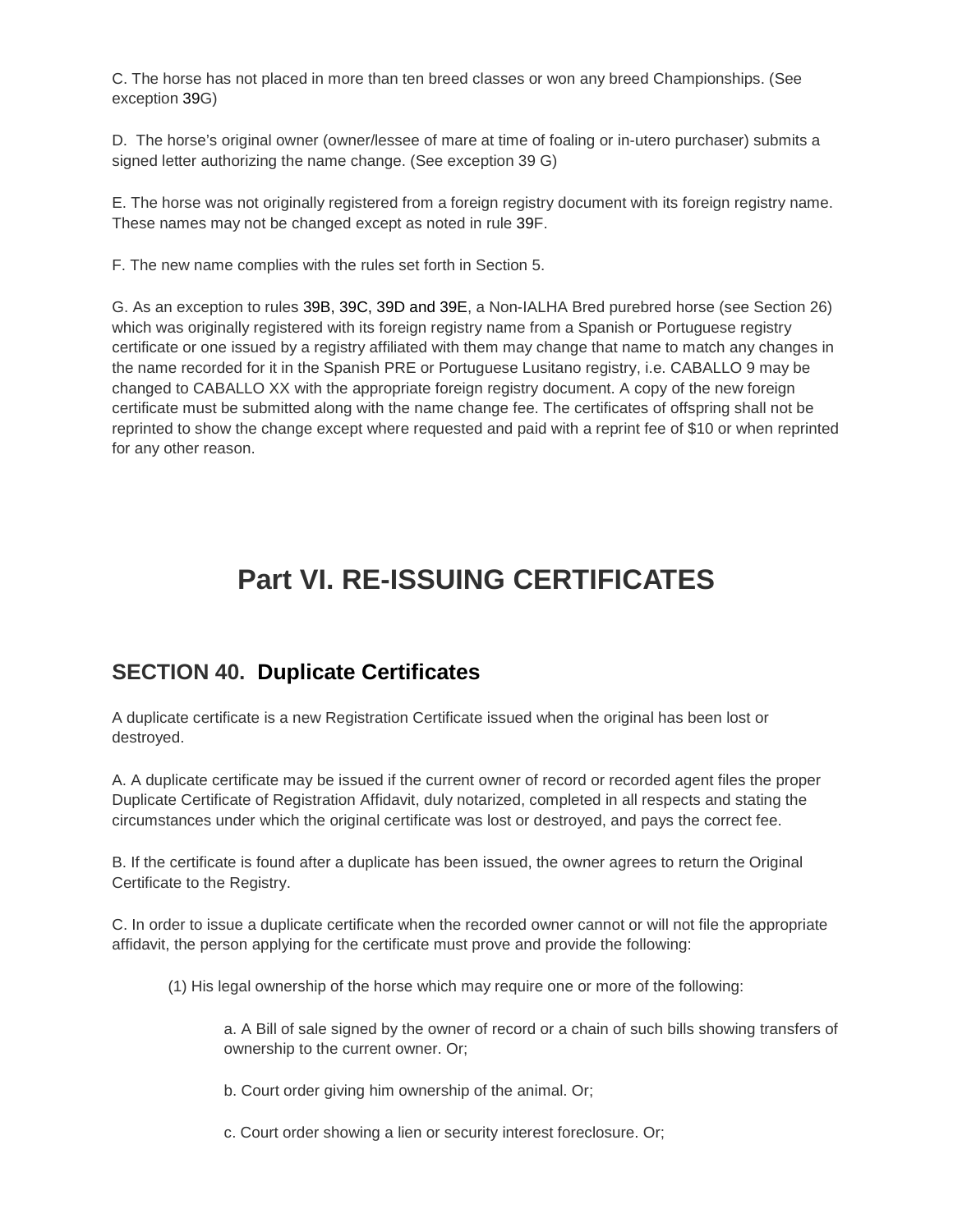d. Notarized affidavits from any person who had the certificate or horse in his possession after the recorded owner.

(2) Proof of the horse's identity. The new owner must supply all possible proof of the animal's identity including but not limited to, photos, brands, tattoos, scars, blood/DNA typing, microchip number etc.

D. A duplicate certificate will only be issued if sufficient proof of all of the above is delivered along with all transfer reports and fees and the duplicate certificate fee is paid.

## **SECTION 41. Replacement Certificate**

A replacement certificate is one which is issued when the original certificate is in existence but has been damaged or defaced. The Association must be provided with the original certificate along with the correct replacement fee before a new certificate can be issued.

## **SECTION 42. Re-Registration Certificate**

A Re-Registration Certificate is one on which there is a change in the sire, dam, breeder, original owner or foaling year. A Re-Registration Certificate requires a new Application for Registration including a breeder's certificate and Stallion Breeding Report. A notarized statement from the owner of the dam at the time of foaling must accompany the application. It must state the reasons why the animal was incorrectly registered. The Re-Registration fee must be paid before a new certificate will be issued.

## **Part VII. NON-LIABILITY**

### **SECTION 43. Non-Liability**

The International Andalusian and Lusitano Horse Association, the Board of Directors, Association Members, Officers, Registry Board, Committee Members, employees, representatives and agents shall attempt to obtain true and complete information as applies to all registry and registration matters but accepts no liability for its accuracy when based upon information supplied by the applicants for registration, transfer of ownership, or any other Registry Transaction. Except for proven intentional wrong doing, neither the International Andalusian and Lusitano Horse Association, the Board of Directors, Association Members, Officers, Registry Board, Committee Members, employees, representatives and agents will not be liable in any way, whether in damages or otherwise, for the issuance or cancellation of any Certificate(s) of Registration, or for any change made upon any such certificate(s) including transfers of ownership, or for any disciplinary proceedings brought against or penalties imposed upon any member or other person or for any other activities engaged in, by or on behalf of, the IALHA Registry. Registration of a horse in the IALHA Registry's Purebred Book does not ensure that horse's eligibility for inclusion in the Spanish or the Portuguese Stud Books. Owners and breeders are responsible for having sufficient knowledge of the rules and regulations of the Spanish and Portuguese Registries to determine eligibility for such inclusion, and the IALHA takes no responsibility for any decision made by an owner or breeder which renders any horse ineligible for such inclusion.

## **Part VIII. AMENDMENT OF THESE RULES AND REGULATIONS**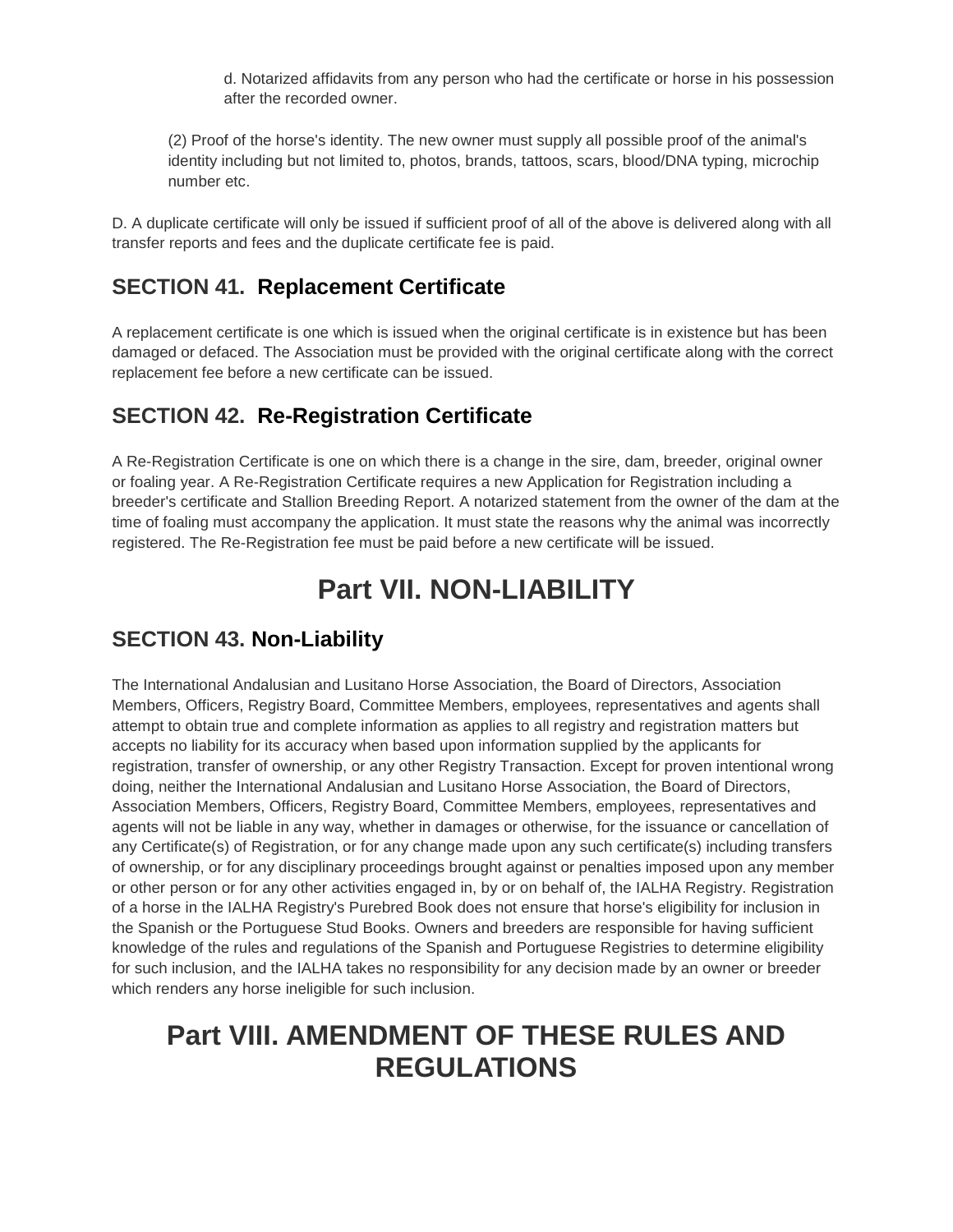## **SECTION 44. Amendments**

Any Rule or Regulation promulgated herein, except for the definition of Purebred as defined by Section 1, A, may be repealed, modified, altered, or otherwise amended and any new Rule or Regulation may be adopted at any regular or special meeting of the International Andalusian and Lusitano Horse Association Board of Directors by majority vote of the Directors present if written notice of intent to amend these rules is sent out to all Board Members and Voting Members of the Association, thirty (30) days in advance of any such vote, and if such action to repeal, modify, amend or adopt Rules and Regulations is taken after consultation with the Registry Board. Notice of any amendments passed will be published in the next issues of the Association Magazine, Handbook and Stud Book

# **Registry Fees**

Registration Fees are listed on the table below. Please note that the fees for Registration and Transfer of Ownership require the applicant to be a member or to pay Non-Member fees. All other fees are as noted regardless of membership status. If you need help defining terms used for these fees, please refer to the [Registry Rules.](http://www.ialha.org/cms/index.php?option=com_content&task=view&id=74&Itemid=165)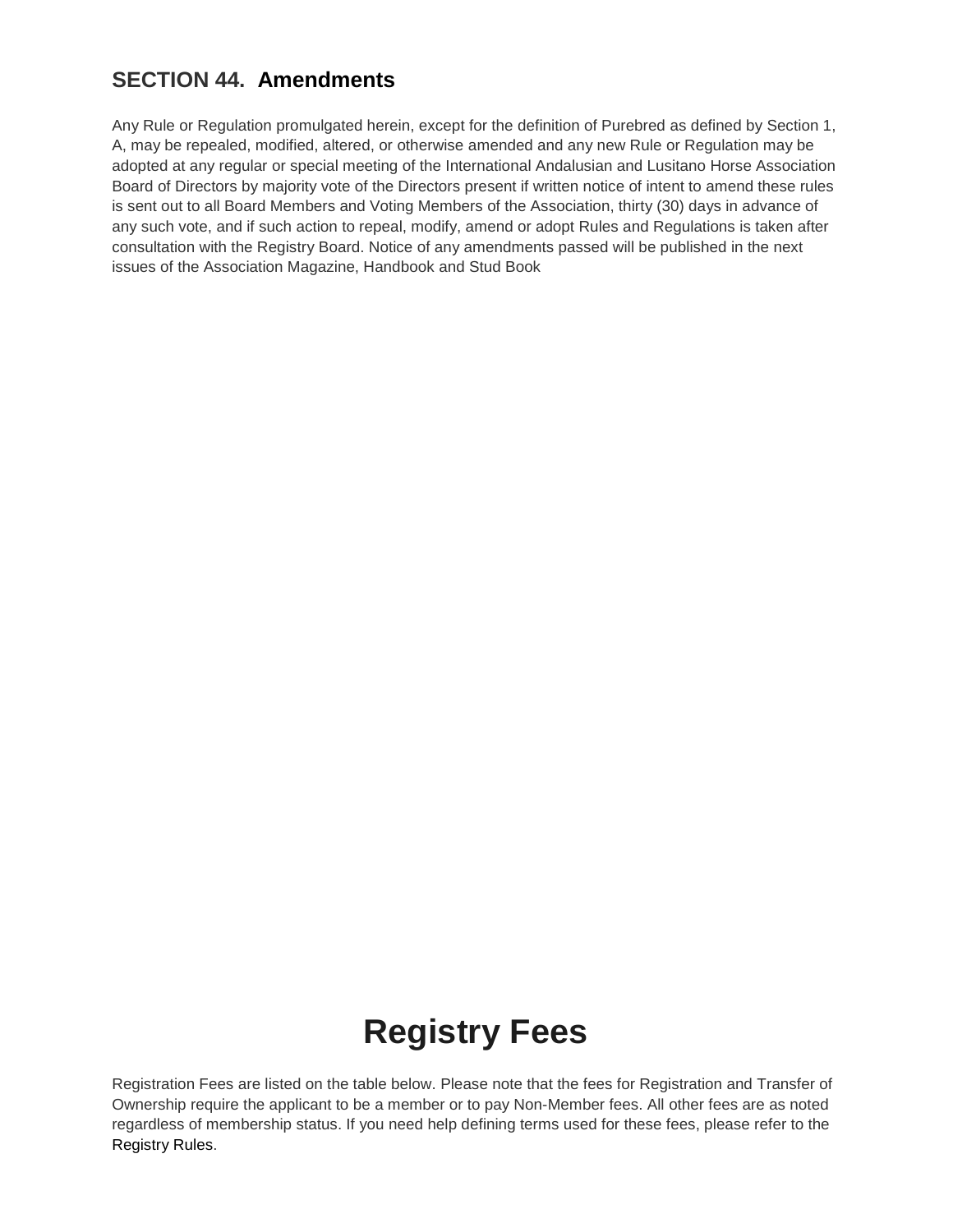To register a PUREBRED ANDALUSIAN horse, the owner must be a FULL member of the IALHA at the time of application or pay an additional NON-MEMBER fee. To transfer the registration certificate for a PUREBRED ANDALUSIAN horse, the owner must be a FULL member of the association or pay the nonmember transfer fee.

To register or transfer the registration certificate for a HALF-ANDALUSIAN horse, the OWNER must be a FULL or ASSOCIATE member of the IALHA at the time of application, or pay an additional NON-MEMBER fee.

ALL FEES ARE NON-REFUNDABLE.

## **Purebred Andalusian Registry Fees**

#### *Registration of IALHA Bred Horse*

Member Non-Member 0-6 Months Old \$50 \$200 7-12 Months Old \$75 \$225 Over 12 Months Old \$100 \$250

### *Re-registration Certificate*

Member \$100 Non-Member \$250

## *Registration of NON-IALHA Bred Horse*

Member \$100 Non-Member \$250

### *Transfer Fees (IALHA Member)*

Date of sale to 6 months \$40 Over 6 months after sale \$70

### *Transfer Fees (Non-IALHA Member)*

Date of sale to 6 months \$90 Over 6 months after sale \$120

## **Half-Andalusian Registry Fees**

#### *Registration of IALHA Bred Horse*

|                 |      | Member Non-Member |
|-----------------|------|-------------------|
| 0-6 Months Old  | \$50 | \$200             |
| 7-12 Months Old | \$75 | \$225             |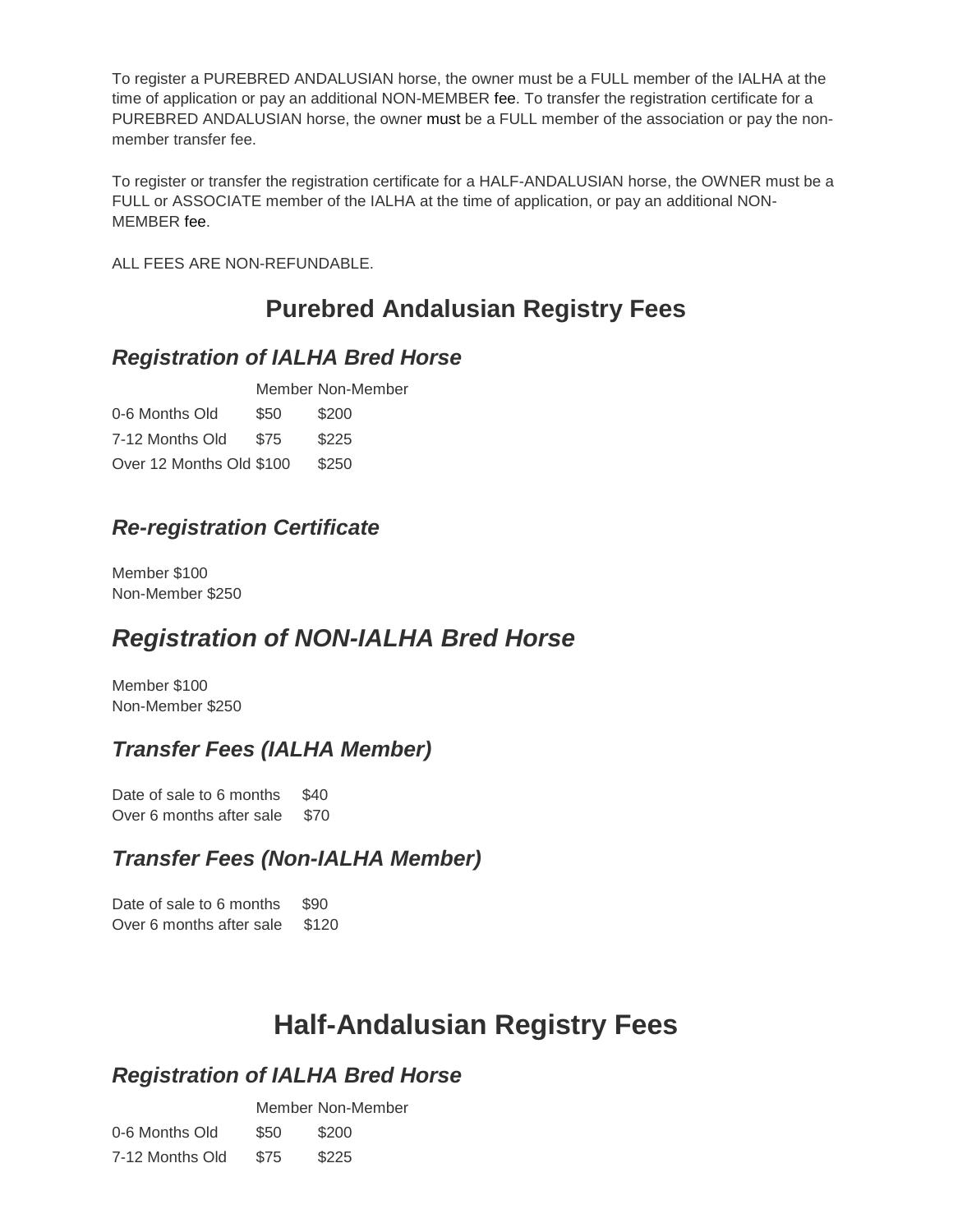Over 12 Months Old \$100 \$250

#### *Re-registration Certificate*

Member \$100 Non-Member \$250

#### *Registration of NON-IALHA Bred Horse*

Member \$100 Non-Member \$250

#### *Transfer Fees (IALHA Member)*

Date of sale to 6 months \$40 Over 6 months after sale \$70

#### *Transfer Fees (Non-IALHA Member)*

Date of sale to 6 months \$90 Over 6 months after sale \$120

# **Other Registry Fees**

Change of color / gelding No Charge

Change of certificate format \$10

Name Change \$50

Duplicate of lost certificate \$50

Damaged certificate replacement \$25

Suffix/Prefix Registration \$50

File Optional Stallion Report  $$10$  which includes up to 2 mares + \$5 PER EACH ADDITIONAL MARE

Embryo Transfer Fee \$50

DNA Analysis, Blood on File \$29 DNA Analysis (Hair Sample Kit) \$55 ISO Microchips each \$20 DNA Color Test – Agouti – Black/Bay/Chestnut done at same time as DNA Analysis \$20

#### **IALHA REGISTRY PROTOCAL INFORMATION**

**Registration Rules regarding Signatures**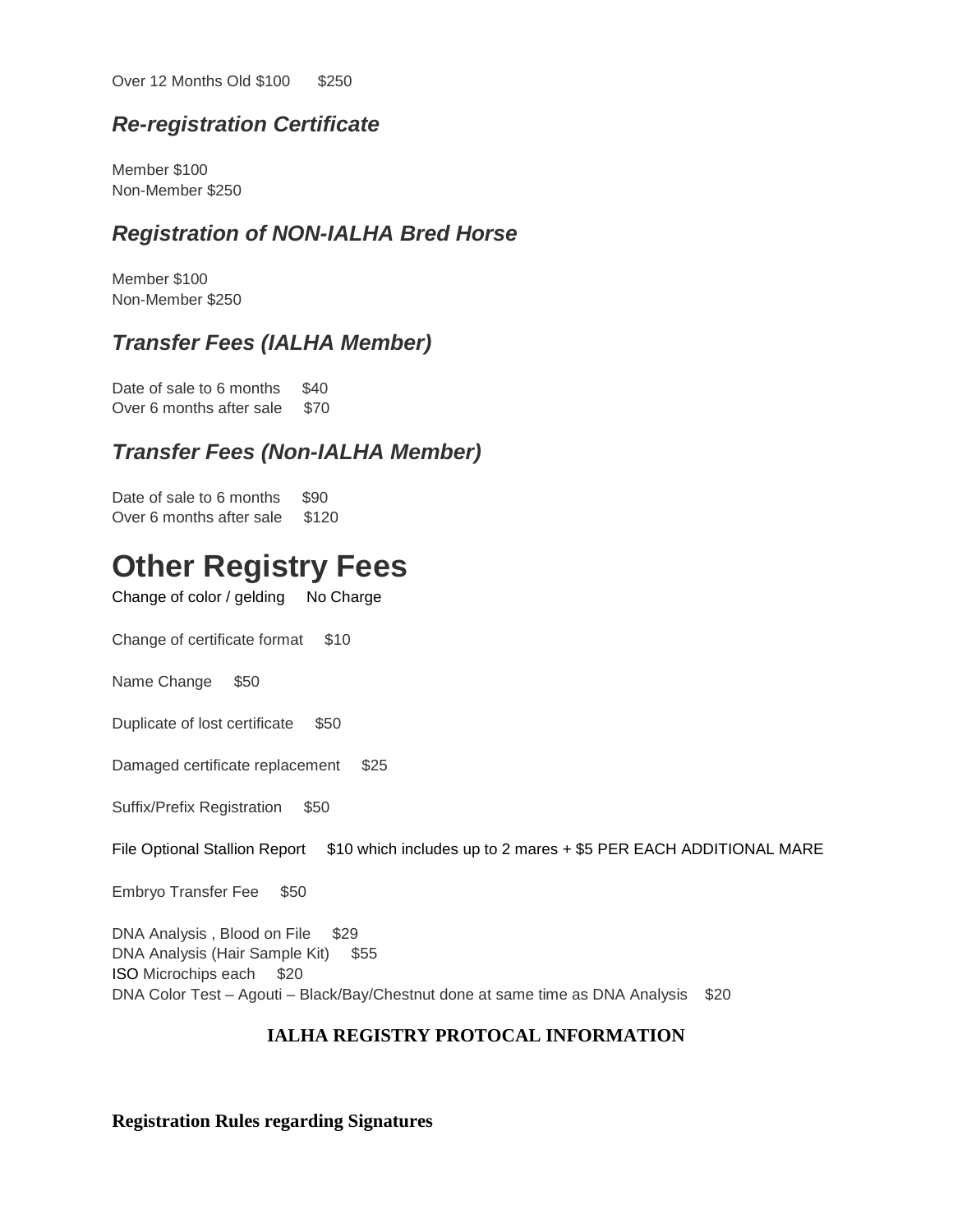Many of our members frequently ask us about our rigorous approach to making certain that all of the appropriate signatures are in place during the registration or transfer of a horse. Any professional registry has three major functions.

The first function is to assure the identity of the horse and its registry status. IALHA does this through parent verification, pedigree research, micro-chipping, and recording markings.

The second major function of the Registry is to protect the breeders and owners of our horses by assuring that all of the appropriate signatures are in place when transferring a horse from one owner to the next. Every professional registry requires a chain of ownership signed off for each individual owner as the horse and its papers transfer from one person from the next. We are frequently faced with individuals who have purchased horses only to discover that the chain of ownership signatures are not in order. It is your responsibility as a seller of a registered horse to be certain that the papers you provide are in order for your purchaser. And, as the buyer of a registered horse, it is your responsibility to be certain that the registered owner of the horse on the IALHA papers are the individuals from whom you are buying the horse. If they are not, it is your responsibility to get the seller of the horse to provide Bills of Sale from whoever are the registered owners of the horse on the IALHA registration certificate. Our registry office can attempt to help you by looking for prior owners but the responsibility is 100% on you, the purchaser of the horse, to be certain that the horse has current papers and that the person you are purchasing the horse from are the owners as indicated on the papers and that there are the necessary signatures on the Bill of Sale and on the back of the IALHA certificate.

The third major function is to protect the breeders and owners of our horses by assuring that all of the appropriate signatures are in place when registering a foal or an un-papered domestic bred or foreign bred horse. Periodically we see horses which are sold as "being able to be registered" but for whom there is no paperwork from the owner of the stallion as it appears on the stallion's registration papers or the owner of the mare documenting that the horse was actually bred under the auspices of the two registered owners. This usually happens when a horse that does have IALHA papers is given away or sold for a reduced price without papers - without the original owner of the horse signing over the papers to the new owners for the horse to be registered. Or the horse is sold but the new owner never fully pays for the horse and, therefore, never receives the signed Registration Certificate. These horses then produce foals which are presented to the purchasers as "registerable". However, they are not unless the last registered owners of both the sire and the dam complete all of the appropriate paperwork – stallion reports, breeding certificates, etc. Again, the registry board and office will attempt to help locate these individuals, however, it is the responsibility of the breeder or the purchaser of a horse that is presented as "being able to be registered" with IALHA to have all of the appropriate guarantees that the appropriate signatures are in place.

Why does the registry board involve itself in these issues? We are responsible for protecting our members and owners by making certain that horses are not transferred out of their names without their permission or that horses are not bred when they have been sold without papers or breeding rights or without the sale being completed for some reason. This is the responsibility of all professional registries. So be aware, particularly when purchasing horses that are registered with registries you may not know much about. You may want to call the IALHA registry office and ask whether the papers of a non-IALHA registered horse are from a recognized registry. There are many fine registries whose documents we accept but there are a few registries that have not yet proven themselves to have the same registry standards as our own and Spain and Portugal.